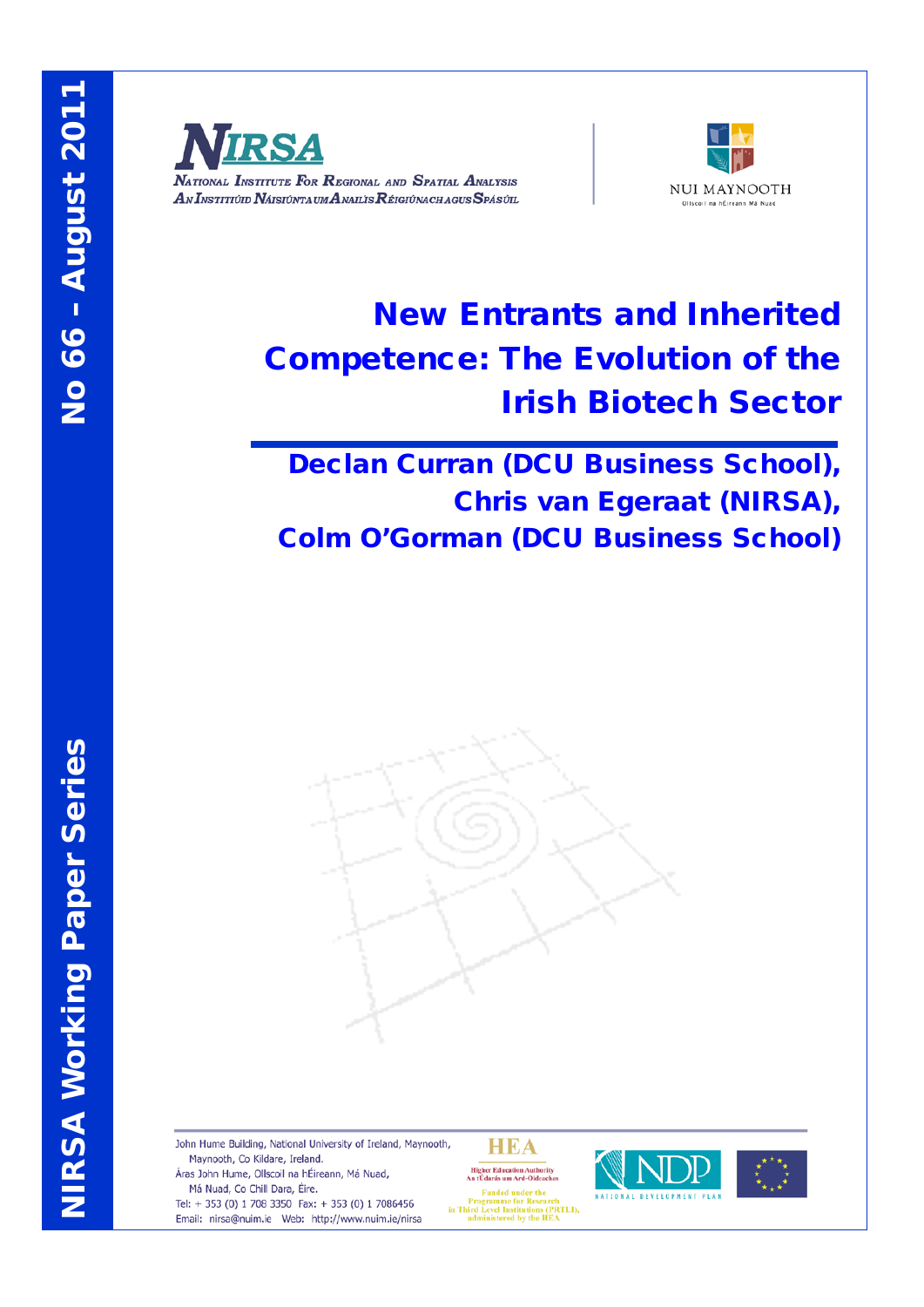# **New Entrants and Inherited Competence - The Evolution of the Irish Biotech Sector**

**Declan Curran\*, Chris van Egeraat^, and Colm O'Gorman\***

**\***Dublin City University Business School, Glasnevin, Dublin 9, Ireland

^Department of Geography/NIRSA, NUIM Maynooth, Co. Kildare, Ireland

# **August 2011**

#### **Abstract**

In this paper we use Klepper"s (2008) theory of the evolution of industrial concentrations to study the role of entrepreneurial activity in the evolution of the Irish biotechnology sector. Specifically, we study the characteristics of new entrants, and the relationships between new entrants and existing private firms and higher education institutes. Two distinct evolutionary processes involving, on the one hand, the university spin-offs and on the other hand private sector spin-offs are observed to have shaped the Irish biotech industry's development. We also add to Klepper's (2008) theory by relating the theoretical concept of inherited company traits to a different typology of spin-offs – university spin-offs versus private sector spin-offs.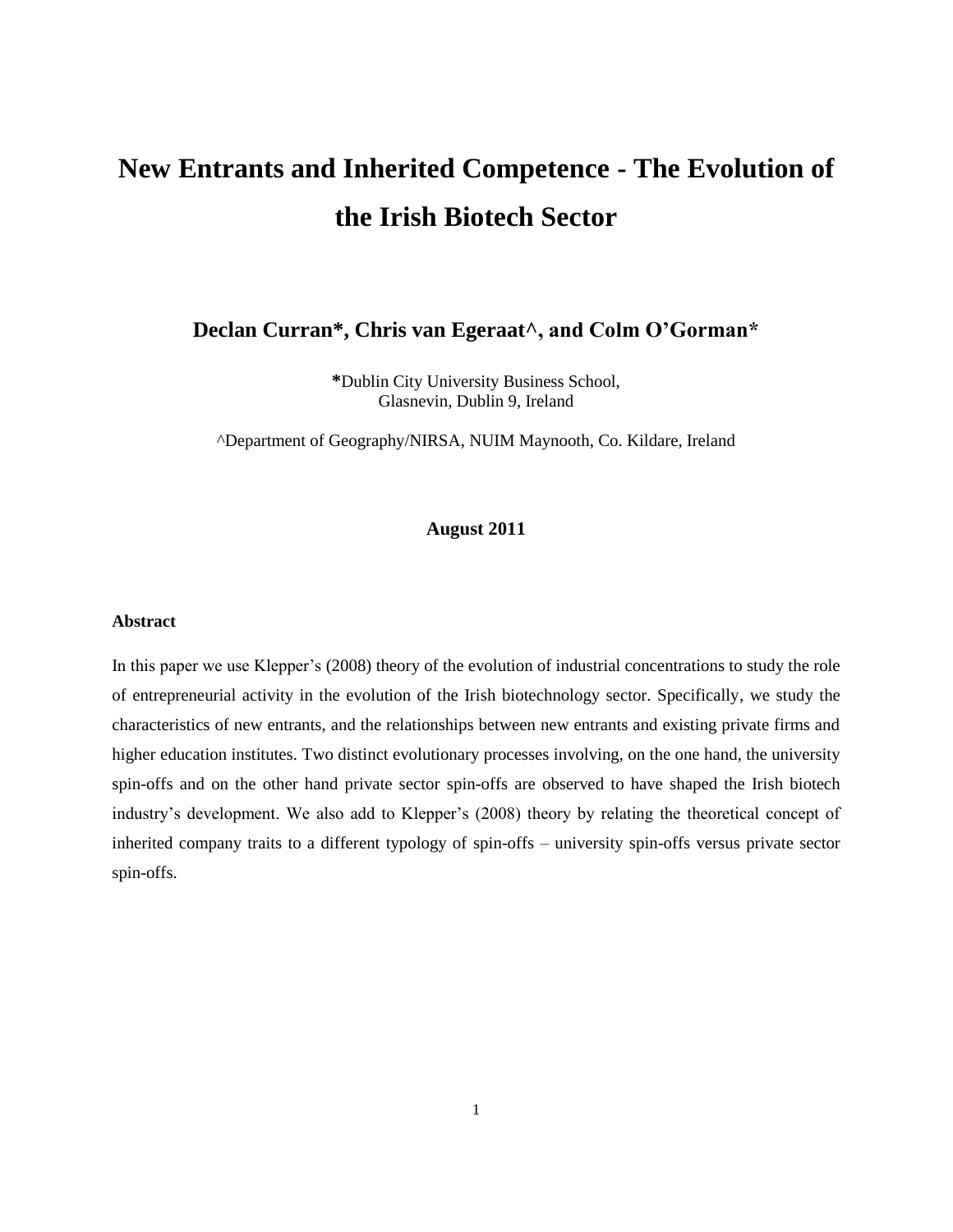#### **1. Introduction**

Explanations of the emergence and subsequent development industrial clusters have become increasingly informed by evolutionary theory. This evolutionary perspective seeks to explain the clustering process in terms of the entry, growth, decline and exit of firms, and their locational behaviour (Boschma and Frenken, 2011). This economic evolution of firms facilitates the replication and selective transmission of firm-specific organisational routines, with spin-off firms and labour mobility being the primary vehicles for the transfer of increasingly modified routines (Nelson and Winter,1982; Teece et al.,1997). In this evolutionary characterization of the industrialisation process, spin-off firms enable clusters to be selfreproducing even in the absence of traditional Marshallian agglomeration economies, such as labour pooling, technological spillovers, and local access to specialised suppliers (Klepper, 2007; Boschma and Wenting, 2007).

This line of research focussing on the role of spin-off processes in cluster development has received a strong impulse from the work of Klepper (2008), who shows how organisational reproduction and inherited company traits can influence spin-off processes. Klepper"s (2008) formal theoretical model of the evolution of industrial concentrations explains the process through which spin-off firms can lead to clustering in terms of these inherited company traits organisational reproduction: Firms differ innately in terms of their levels of competence, and the competence of firms is based on their pre-entry experience. Firms acquire their competence from firms in related industries and prior entrants into the new industry. In this way, clusters are characterised as emerging from a snowball process of spin-off formation. Spinoffs inherit a large part of their capabilities from their parent, which explains why successful firms tend to give birth to successful parents (Boschma and Frenken, 2011).

We believe that this theory can be usefully employed to understand the evolution of the Irish biotechnology industry. But we also add to the theory by relating the theoretical concept of inherited company traits to a different typology of spin-offs – university spin-offs versus private sector spin-offs. We argue that university spin-offs have high R&D competence but low innovation competence. Private sector spin-offs, on the other hand, have strong R&D competence and strong innovation experience. In the biotech industry this innovation competence is crucial. In fact, our detailed analysis of Irish biotech companies suggests that some Irish biotech private sector spin-offs are predominantly the organisers of innovation, with more limited technical R&D competence. Yet it is the innovation/business organisational competence, rather than technical R&D competence, that appears to be a prerequisite for strong firm performance.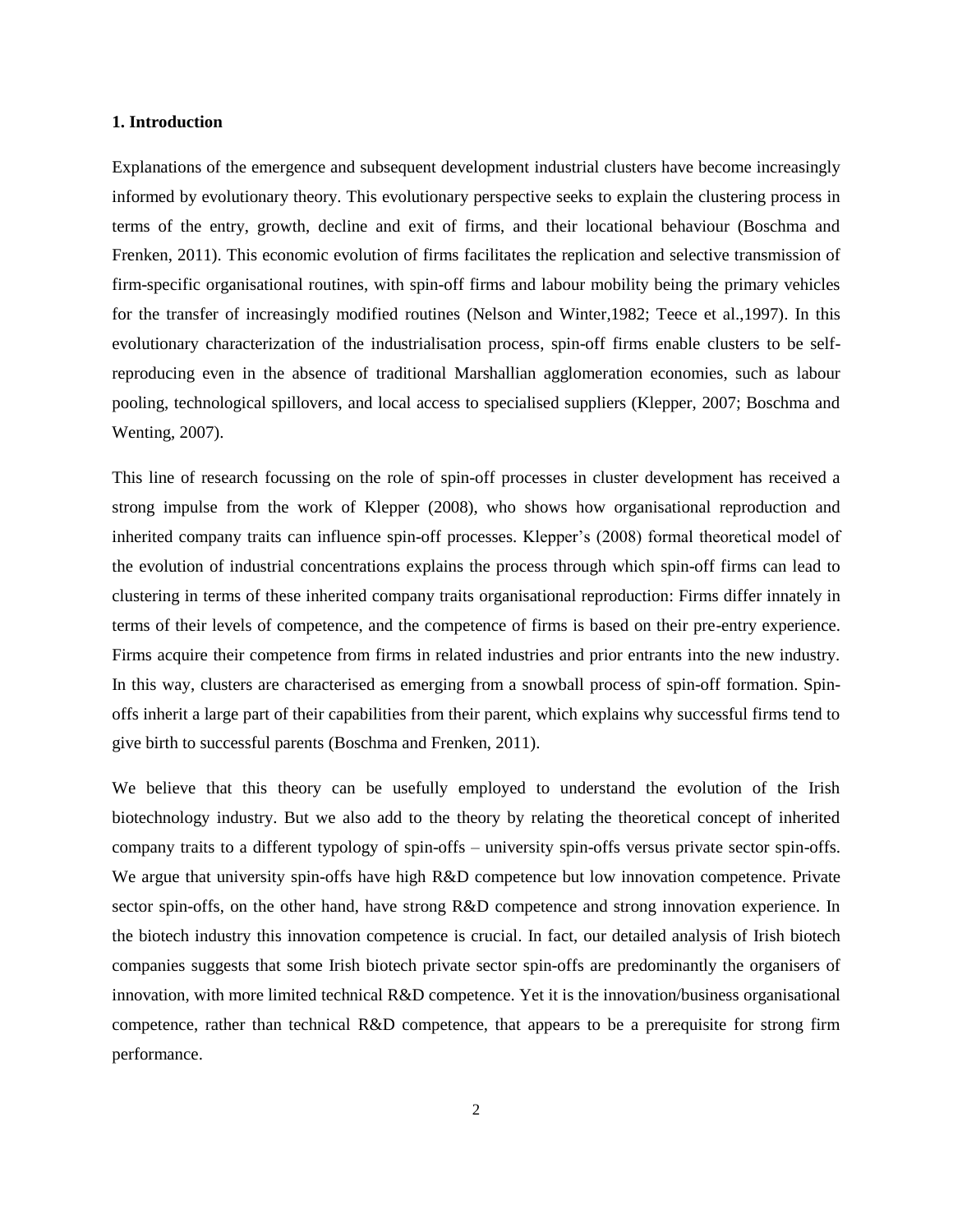The context for this study, the Irish bio-technology sector, is of interest for a number of reasons. First, the development of the biotechnology industry over the last two decades has not been a uniform process across countries. As discussed in Nosella et al. (2005) and Orsenigo (2001) among others, the biotechnology sectors of European countries (apart from UK) have developed at a much later stage than US. Second, over the period of this study, the business environment for research-orientated small dedicated biotech firms has varied in Ireland, with a significant increase in public research funding occurring in the period since 2000.

In this paper we analyse the evolution of the Irish biotech cluster. We identify two distinct evolutionary processes involving, on the one hand, the university spin-offs and on the other hand private sector spinoffs. We also analyse the performance of these two segments of the biotech industry over the last two decades. Given the large cohort of small firms operating in the Irish biotech industry, financial measures of firm performance are not available. Instead, we focus on a number of non-financial indicators, capturing the ability of firms to generate patentable research and to attract venture capital funding. Our analysis of the Irish biotech industry indicates that a similar quantity of university spin-offs and private sector spin-offs are present in the industry, and that both university and private sector spin-offs score well in term of patent generation. However, this may actually not tell us much about spin-off performance. An important indicator is success in attracting venture capital flows. In this respect, the private sector spinoffs far outperform the university spin-offs. We contend that this ability of private sector spin-offs to attract substantial venture capital stems from their superior organisational and industry experience.

This paper is structured as follows: Section 2 provides a brief overview of the development of theories of cluster evolution to incorporate spin-off processes and organisation reproduction. Section 3 details data sources and definitions. The evolution of the Irish biotech industry is described in detail in Section 4, while Section 5 discusses in detail the distinct development process of Irish Biotech companies of private sector origins compared to that of university origins. Finally, Section 6 concludes and sets out the policy implications of our findings.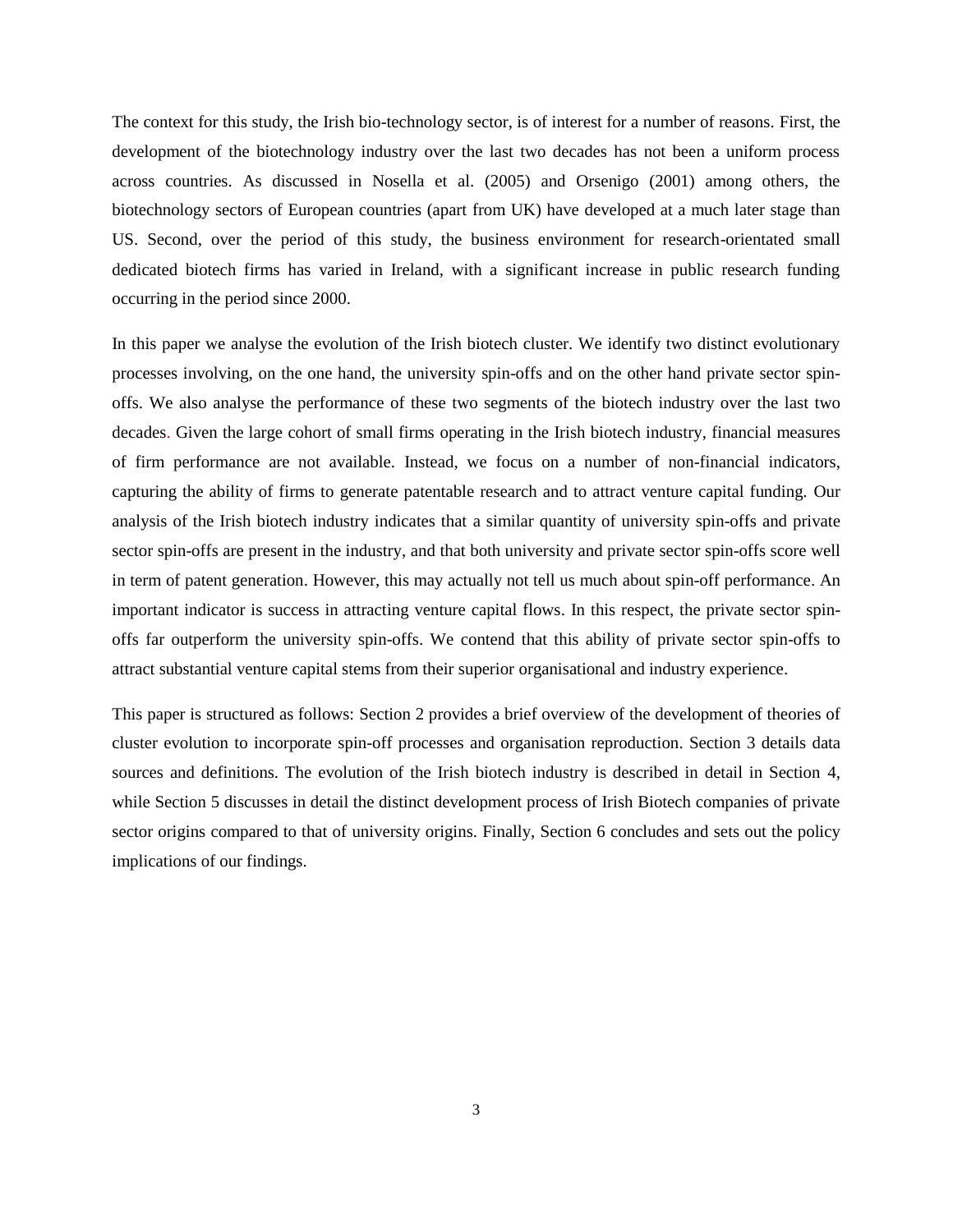#### **2. Cluster evolution, spin-off processes, and organisation reproduction**

Approaches to understanding the development of industrial clusters are increasingly informed by evolutionary thinking (Asheim, Cooke and Martin, 2006). The literature on regional and national innovation systems has been particularly influential (Cooke, 2001; Malerba 2003; Lundvall, 1992; Edquist, 2005). These evolutionary approaches to understanding cluster development are characterised by a focus on innovation and learning processes, a historical perspective and an emphasis on the role of institutions and networks. As regards the explanation for the actual clustering process, moving away from a narrow focus on external economies of scale and pecuniary externalities, the evolutionary approaches tend to focus on the role of proximity in stimulating information flow and knowledge spillovers. However, recent evolutionary scholarship suggests that such factors may actually play a limited role in driving industrial cluster processes, at least in the early stages, and call for a focus on spin-off processes (Boschma and Wenting, 2007; Ter Wal and Boschma, 2007).

An important contribution in this regard has been made by Klepper (2008 and 2010) who developed a formal model of the evolution of industrial concentrations driven by spin-off processes. The model has been applied to the US tyre industry in Buenstorf and Klepper (2009) and to Detroit's automobile industry and Silicon Valley"s integrated circuits industry in Klepper (2010). The theory characterises industry evolution in terms of organisational reproduction and inherited company traits to explain how spin-off firms can lead to clustering. In this way, the theory emphasizes the internal spillovers and hereditary characteristics inherent in individual firms, rather than external spillovers accrued from close proximity to large concentrations of firms, as a driver of a given firm"s long-term performance.

Specifically, Klepper (2008) argues that firms differ innately in terms of their levels of competence, and the competence of firms is based on their pre-entry experience. He identifies three types of entrants into a new industry based on their pre-entry experience: firstly, diversifiers, which are entrants that diversify from related industries; secondly, spin-offs, which are founded by employees from incumbent firms; and thirdly, start-ups, which are founded by employees of firms in related industries or other capitalists with no experience in the new industry. Klepper postulates that the spin-offs will have the highest degree of competence, based on organizational and industry experience. They can exploit knowledge about the new industry that their founders gained while working in the industry at their "parent" firms. They are expected to have inherited traits from these parents. Start-ups on the other hand are characterised by low competence, reflecting a lack of organisational and industry experience.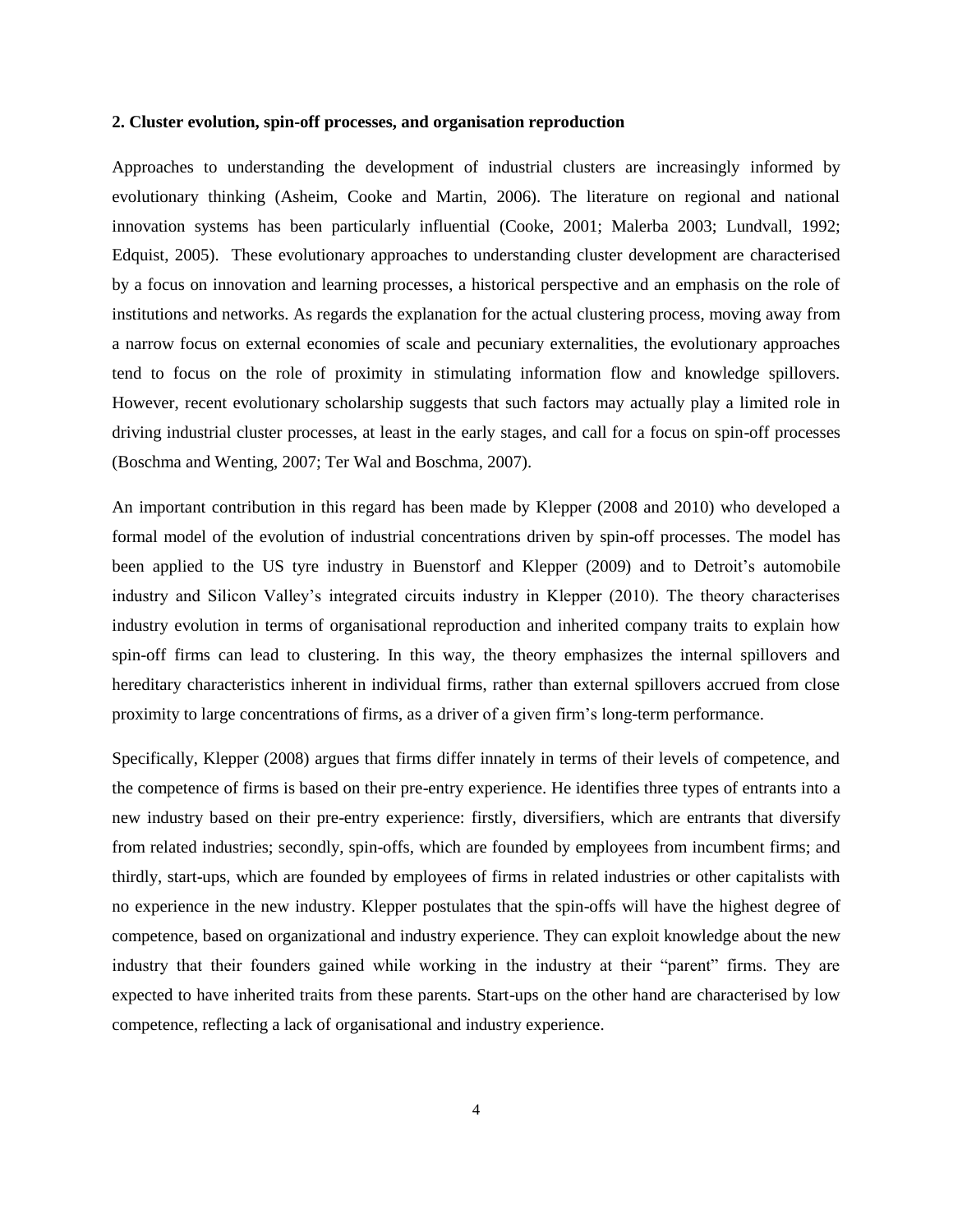Thus a firm"s pre-entry experience critically shapes its competence, and its performance then influences its competitiveness, its chance of survival and growth, and the rate at which it generates further spin-offs. Such spin-off processes are then an important factor in the explanation of industrial clustering processes because spin-offs tend to locate in relative proximity to their parent firm.

We can extend the application of Klepper's conceptualisation of firm competence, pre-entry experience and clustering processes, by distinguishing an important category of entrants in the biotech industry – university spin-offs. These university spin-offs account for a large share of new entrants in the biotech industry. In addition, the model can be refined by distinguishing two different types of competence. In this paper we distinguish two types of spin-off entrants based on their pre-entry experience - university and private sector spin-offs – and two types of knowledge and competence –  $R&D$  competence and innovation competence. Klepper loosely defines the concept of organisational knowledge and competence as a firm"s "competence at doing R&D", its ability to "manage the R&D process" (Klepper, 2008), or its ability to "manage technological change" (Klepper, 2010). In this article we propose a more refined distinction between the competence at managing the narrow R&D process and the competence at managing the broader innovation process.

We suggest that the two competences are based on different combinations of knowledge, present in different intensities. In relation to the type of knowledge, a distinction has been made between know-why, know-how and know-who type knowledge (Asheim et al., 2011) Know-why knowledge relates to natural systems and the applications of scientific laws. Know-how type knowledge involved the technical skills, often of a tacit nature. Finally, know-who type knowledge involves knowledge about, for example, relevant business partners or sources of finance. Van Egeraat et al. (2009), based on their work on innovation processes and knowledge flows in the biotechnology industry, suggest adding a fourth, crucial, type of knowledge to the categorisation – industry/business knowledge. This includes knowledge of (unmet) market needs, the ability to connect particular inventions to market needs, knowledge about bringing products through clinical trials, knowledge of regulatory procedures, knowledge of raising finance, and so forth.

R&D competence involves a high level of know-why and know-how type knowledge, while know-who and industry/business knowledge play a less important role. The broader innovation process requires a different combination of knowledge. While know-why and know-how type knowledge remain important, bringing a new invention to market requires know-who and industry/business type knowledge. In the biotech industry this know-who/industry knowledge is crucial for success (Van Egeraat, et al. 2009).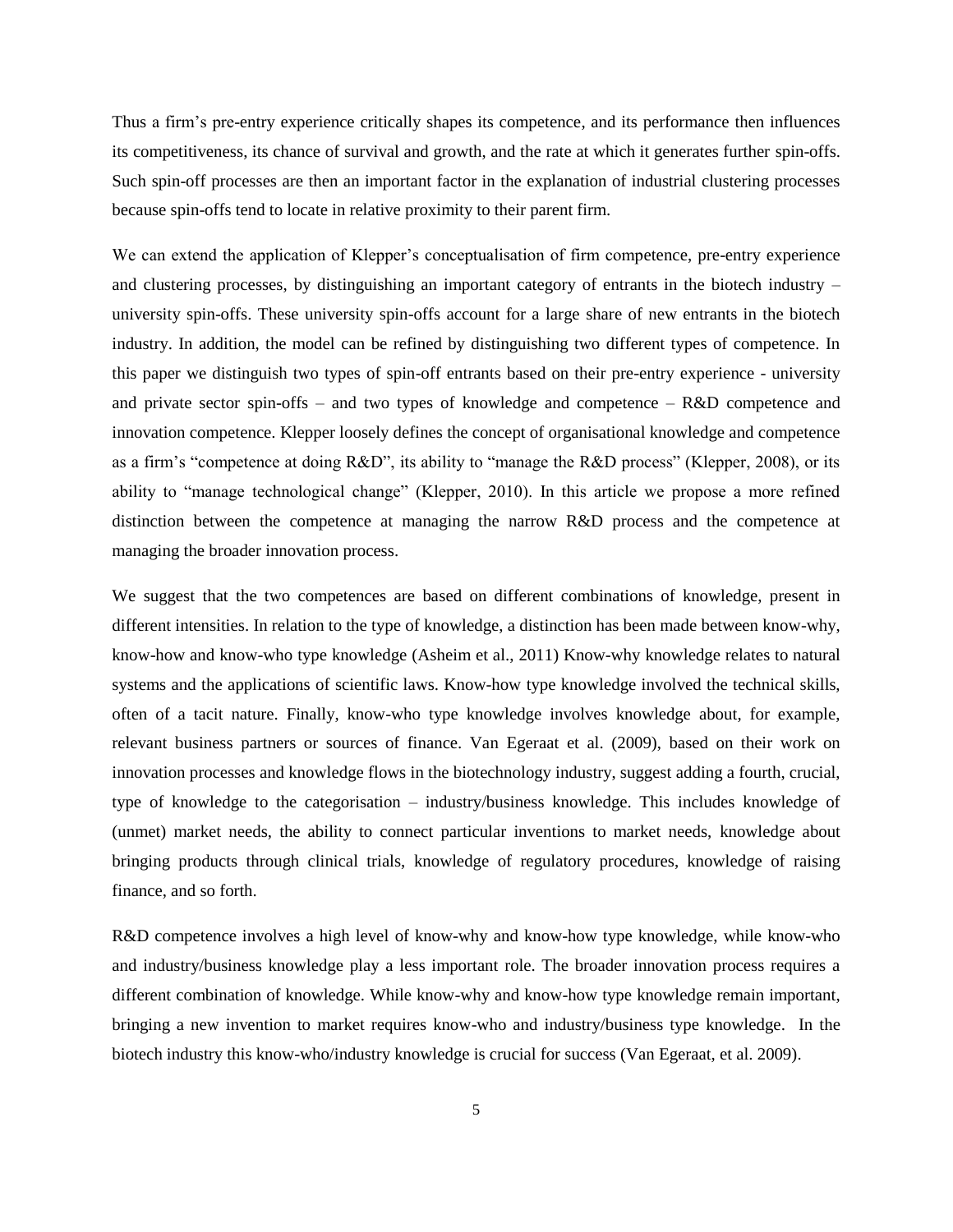We argue that university spin-offs have high R&D competence but low innovation competence. Private sector spin-offs on the other hand have strong R&D competence and strong innovation experience. Given the crucial role of know-who/industry knowledge and innovation competence, the inherited traits in this regard in the two industry segments are seen to be an important factor in the relative performance of the different segments and therefore in the development and evolution of the industry. Our analysis focuses on a number of non-financial indicators, capturing the ability of firms to generate patentable research and to attract venture capital funding. These non-financial indicators are then supplemented with qualitative data from interviews which explore the role of R&D competence, industry knowledge, and innovation competence in the development of the Irish biotech industry. The sources of these non-financial indicators, our population of Irish biotech firms, and our interview methodology are now discussed in more detail.

# **3. Data sources and definitions**

Partly due to the lack of official statistics and partly due to the ambiguous nature of the definition it is difficult to determine the size of the Irish biotech industry. Our "universe" of firms in the modern biotech industry in Ireland is based on existing survey material, the list of firms included on the "Biotechnology Ireland" website (hosted by Enterprise Ireland), information from interviews with industry experts and internet searches. Our data collection began with an inventorization of biotech companies in Ireland. Following this, we compile a dataset based on a rigorous internet search of official company websites and media sources. This dataset contains information on the founders of each company; serial entrepreneurs, who form numerous companies; and spin-off companies. The database also identifies whether these spinoff companies emerged from existing private companies or universities. The date of establishment of all spin-offs and existing companies is also included in the dataset, allowing us to undertake an analysis of the evolution of the Irish biotech industry over time. We have endeavoured to verify the database through consultation with industry experts and with the information contained in the FAME business database.

This paper also analyses the stream of patent applications to emanate from Irish biotech companies from 1984 to 2008, based on patent data available from the Irish Patent Office (http://www.patentsoffice.ie/), US Patent and Trademark Office (http://www.uspto.gov/), and Esp@cenet, the European Patent Office (http://ep.espacenet.com/). This paper also utilises data on venture capital funding provided to Irish biotech firms over the period 2000-2010. This data is available from the Irish Venture Capital Association [\(www.ivca.ie\)](http://www.ivca.ie/) for the period 2007-2010. The data is available at firm-level across sectors, and the data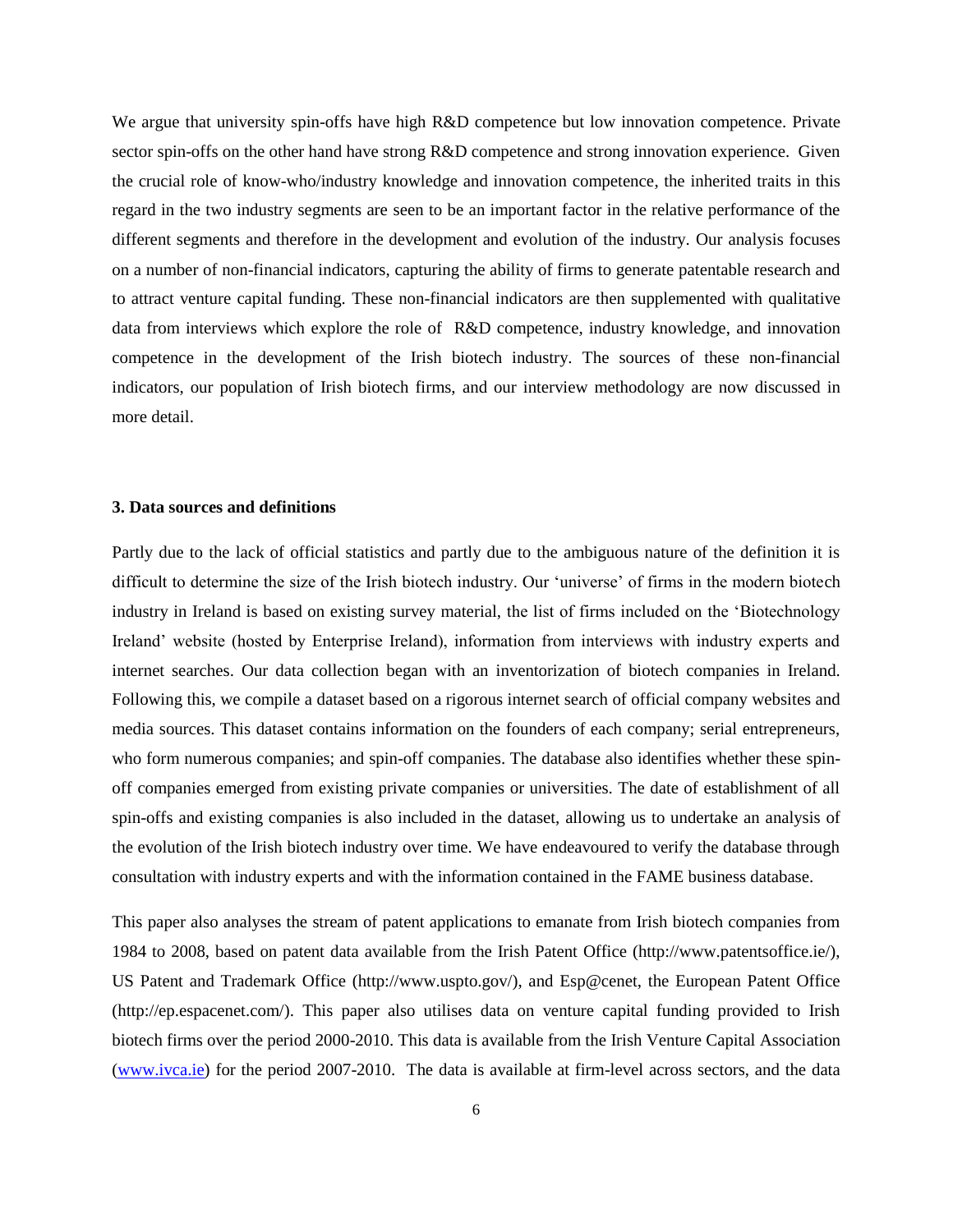source also identifies the investors who provided the funding to each firm contained in the dataset. We have extended this data back as far as 2000 for the biotech industry, based on the data available from the Irish Times Archive.

To address the issues of the different types of knowledge and competence possessed by university spinoffs and private sector spin-offs within the Irish biotechnology industry, a set of interviews have been undertaken with key industry actors. Qualitative data on the role of different types of knowledge/competence and company strategies has been collected during interviews with ten biotech spin-off companies, as well as interviews with two venture capital companies, industrial development agencies and other industry experts. The ten biotech companies interviewed are representative of both university and private sector spin-offs.

Finally, it remains to clarify a number of definitional issues for the purposes of this paper. This paper focuses on the modern biotechnology industry. The "modern" refers to the post-genetic engineering era: that is, after scientists had developed the knowledge, techniques and tools to intervene directly at the gene level (Laage-Hellman et al., 2004). The definition of the modern biotechnology and the operationalization of such a definition are the subject of intense debate and controversy. A diversity of definitions exists. Some studies focus on particular industries while others argue that modern biotechnology should be regarded as a diverse set of knowledge bases and an enabling technology that has affected different industries (Brink, et al., 2004). OECD (2006) applies a combination of a single definition and a list based definition. Biotechnology is defined as the application of science and technology to living organisms, as well as parts, products and models thereof, to alter living or nonliving materials for the production of knowledge, goods and services". It has been rightly pointed out that this would encompass not only most biomedical R&D and commercial activities that involve laboratory animals or humans, but also virtually all of agriculture, baking that uses yeasts, and the production of fermented beverages and foods, including beer and yogurt (Millar, 2007). In order to narrow the definition to *modern* biotechnology OECD (2006) employs a list based definition that includes various techniques and activities: synthesis, manipulation or sequencing of DNA, RNA or protein; cell and tissue culture and engineering; vaccines and immune stimulants; embryo manipulation; fermentation; using plants for cleanup of toxic wastes; gene therapy; bioinformatics, including the construction of databases; and nanobiotechnology. It is this OECD (2006) list-based definition of *modern* biotechnology that is used in this paper.

Regarding the term "spin-off", it should be noted that multiple definitions exist for the terms spin-off and spin-out (for a discussion see Myint et al., 2006) and the definitional issues are further confused by the fact that the meaning of the two terms tends to be inverted in Europe and the USA. Therefore, we only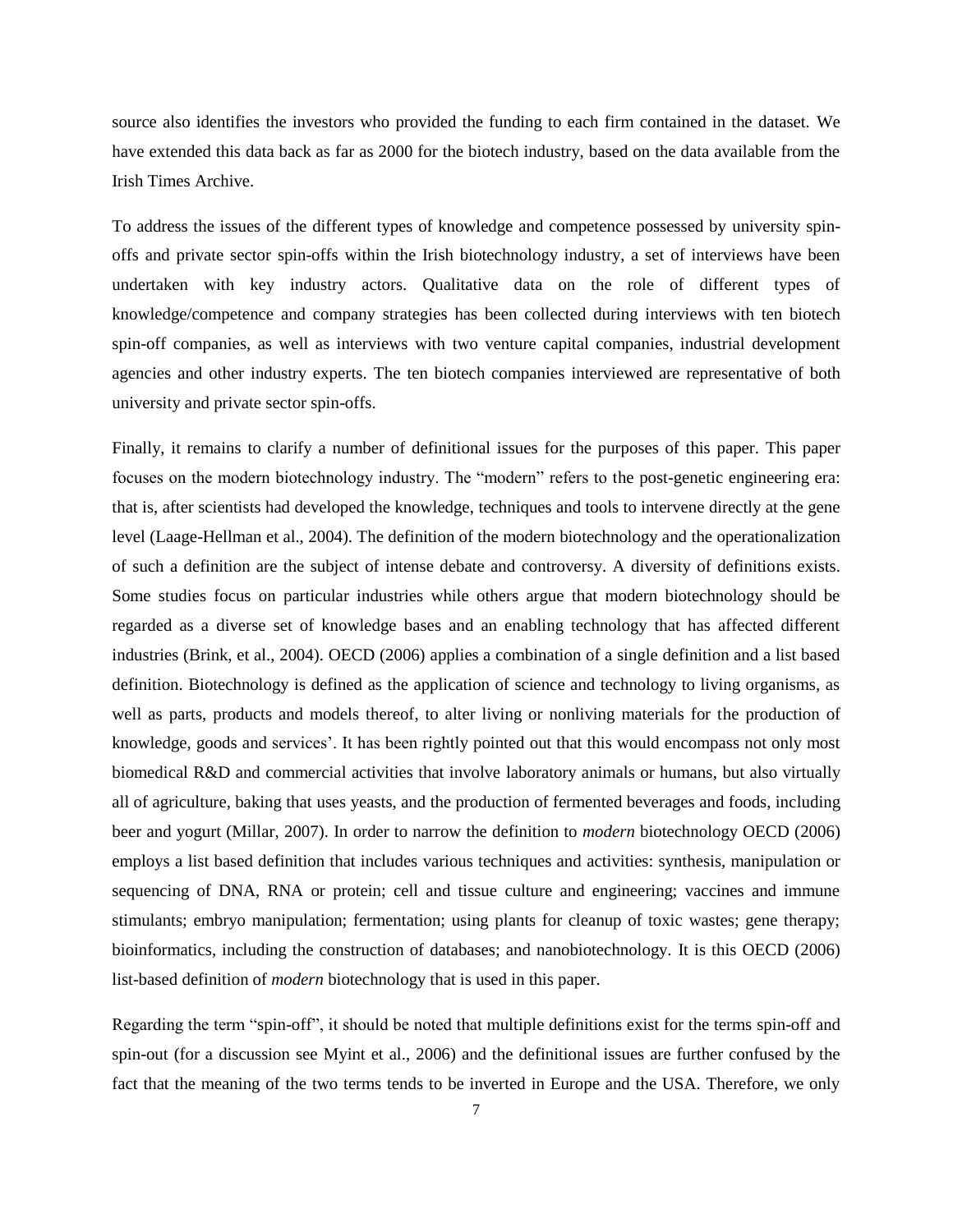use the term spin-off and apply a broad definition that covers a wide range of firms, including: (1) firms started as the result of a mother-organisation splitting off existing units or departments and the mother company holding (at least initially) equity stakes in the new firm and (2) firms formed by employees or groups of employees leaving an existing organisation to form an independent start-up firm. The parent entity can be a firm, a university or another organisation. In the second case the firm is only considered a spin-off if the employees received some form of assistance/support/stimulation from the parent organisation or if they are based on intellectual property/core capability developed during the employees" stay at the parent organisation.

## **4. The evolution of the Irish biotech sector in the context of the global industry**

The development of the global biotechnology industry over the last two decades has not been a uniform process across countries. As discussed in Nosella et al. (2005) and Orsenigo (2001) among others, the biotechnology sectors of European countries (apart from UK) have developed at a much later stage than US due to differences in (i) the availability of financing for new firms (such as the absence of structured venture capital); (ii) the protection guaranteed by the patents system; (iii) the strength of university/industry relationship, and its implications for knowledge transfer; and (iv) the fragmentation and specialisation of research. In the aftermath of the US research programme known as the human genome project (HGP) of the early 1990s, a biotechnology industry organisational structure emerged which featured small dedicated biotech firms at the heart of a complex innovation network. Specifically, the post-genome era is characterised by knowledge accumulation no longer being driven by large international corporations, or small university start-ups in isolation. Rather, knowledge accumulation is now facilitated through a complex and interactive network of public research institutions, large international corporations, university start-ups and other research-orientated small biotech firms, and even consumer associations, Quéré (2004).

However, the business environment for these research-orientated small dedicated biotech firms has varied across European countries. Senker (2004), in a study of how country-specific characteristics have impacted biotech industry development in Austria, France, Germany, Greece, Ireland, Netherlands, Spain and the UK, found that differences in country-specific supply conditions and the existing national structure of production, such as the mix of domestic and foreign-owned firms; the level of biotech knowledge and skills; public policy for developing the science base; and cultural traditions in universities, can all lead to variations in the rate of small firm creation across national biotech sectors. What is more,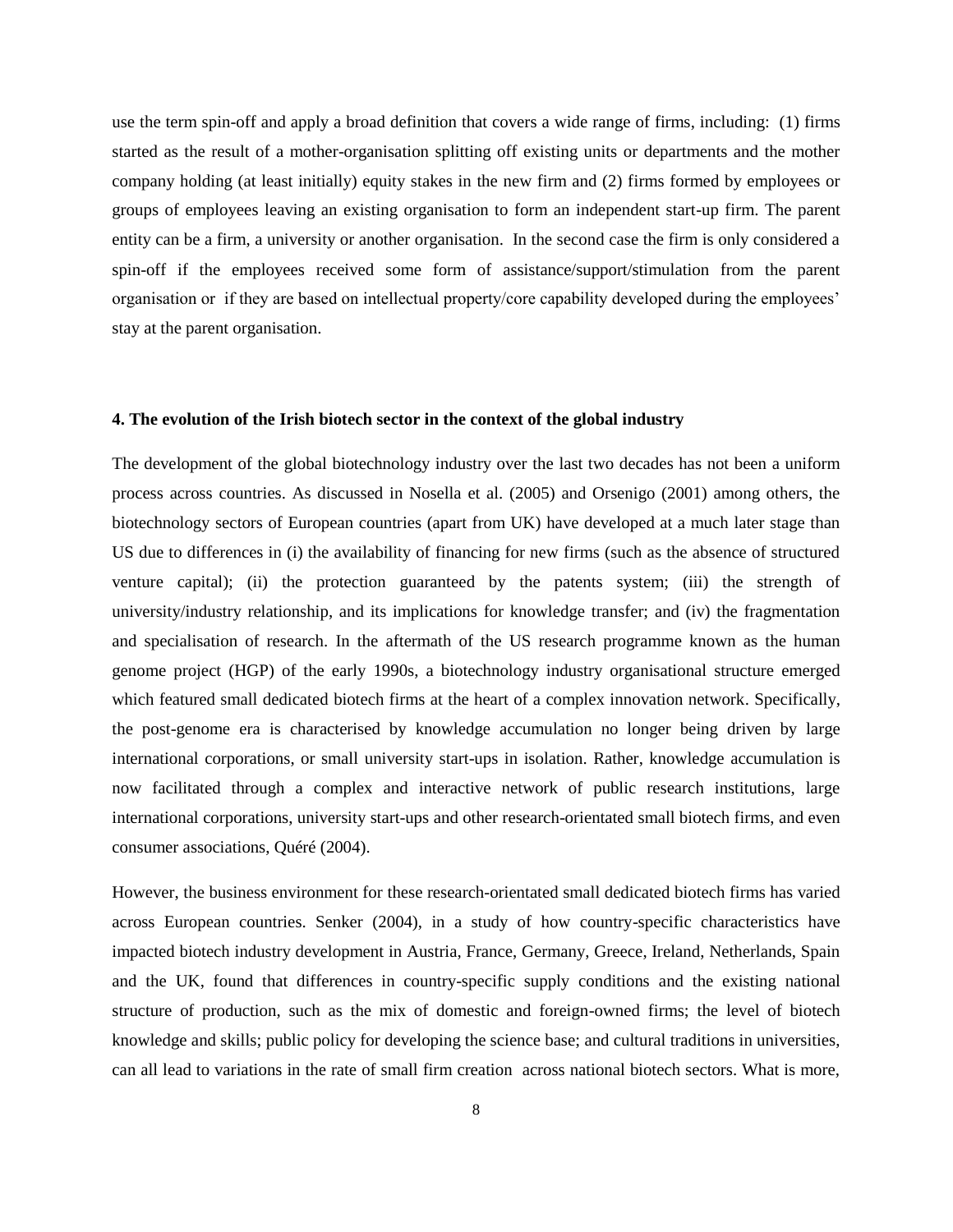cross-country differences in demand for, and social acceptance of, emerging biotechnological applications can also impact upon the national pattern of biotech innovation. Of the eight European countries studied, the empirical analysis of Senker (2004) pointed to Germany, The Netherlands and the UK as having cultivated business environments rich in factors supportive of innovation (and free from factors which impede innovation) in the biotech industry. In the Irish case, while a long standing policy to support biotech innovation, technology transfer and small firm creation, as well as access to the EU market, were cited as positive factors, poor availability of finance capital and limited R&D skills were identified as negative factors.

The development of the "modern" biotech sector in Ireland took off in earnest in the 1990s, although substantial employment growth only occurred in the 2000s due to the establishment of a number of foreign-owned biopharmaceutical manufacturing plants. Partly due to the lack of official statistics and the ambiguous nature of the definition, it is difficult to determine the size of the Irish biotechnology industry and its sub-sectors. Applying the OECD (2006) modern biotechnology definition, a recent inventorisation of the sector (Van Egeraat and Curran, 2010) counted 80 biotechnology firms (See Table 1). Biopharmaceuticals and bio diagnostics are the largest subsectors with 64 per cent of companies. The biopharma sub-sector is even more dominant than the table suggests since the majority of the indigenous biotechnology services companies are active in biopharmaceuticals. We have no exact data on employment numbers in each sub-sector but since the two sub-sectors include most of the large foreignowned manufacturing plants, we know that virtually all employment is concentrated in these sub-sectors.

| <b>Dominant activity</b>                                                 | <b>Indigenous</b><br>companies | Foreign<br>companies | <b>Total</b> |
|--------------------------------------------------------------------------|--------------------------------|----------------------|--------------|
| Bio-pharma                                                               | 17                             | 16                   | 33           |
| Bio-diagnostics                                                          | 16                             | 5                    | 21           |
| Agri-pharma "green"<br>biotech                                           | 3                              | 7                    | 10           |
| Biotechnology services                                                   | 10                             |                      | 10           |
| Industrial "white" biotech,<br>Aqua-marine "blue"<br>biotech and unknown | 6                              |                      | 6            |
| Total                                                                    | 52                             | 28                   | 80           |

**Table 1: Research-active biotechnology companies in Ireland**

 **Source:** Van Egeraat and Curran (2010)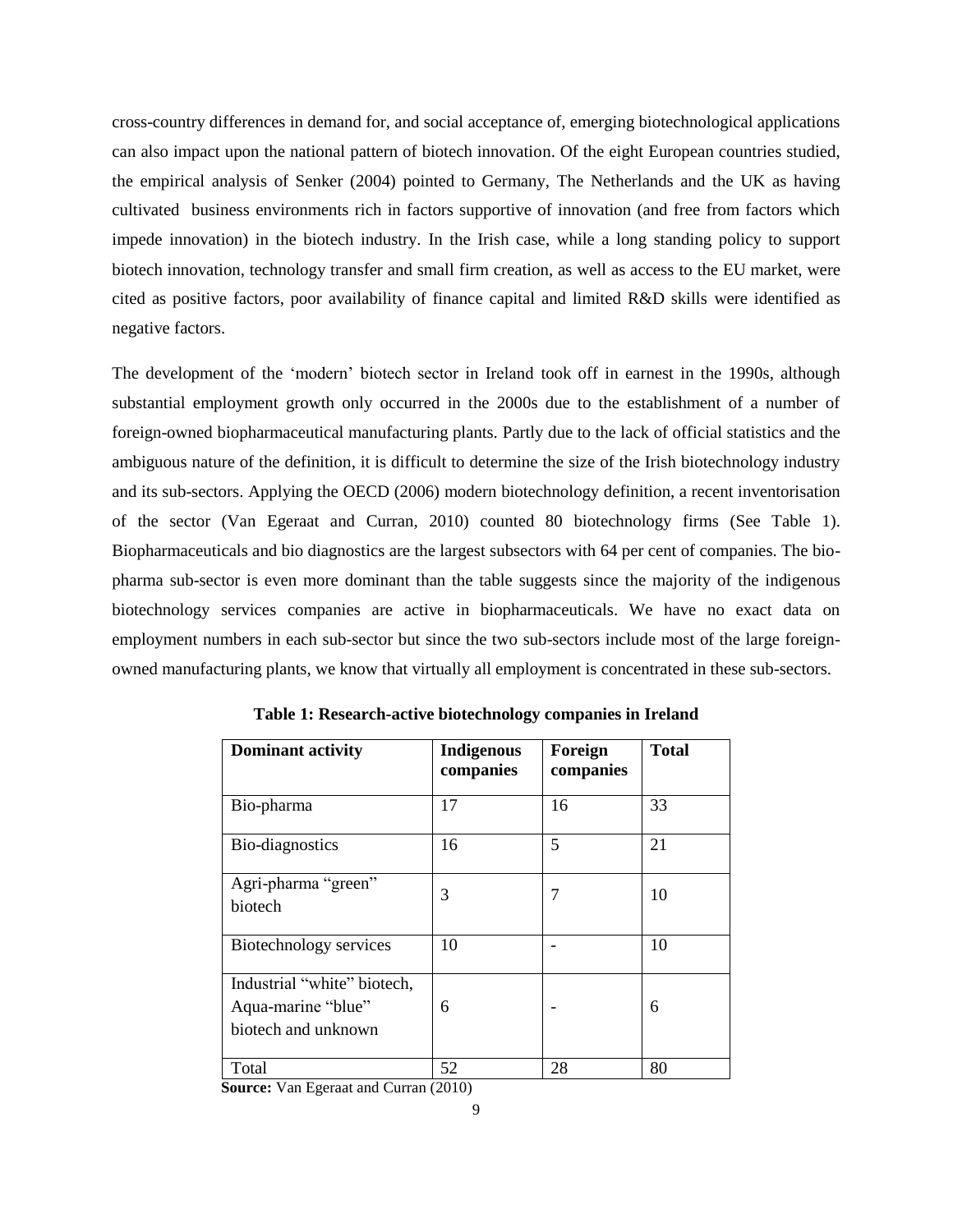Nearly all of the 28 foreign-owned companies are subsidiaries of multinationals with a strong manufacturing focus, although the biopharmaceutical manufacturing plants can have a substantial process development component (Van Egeraat et al., 2009). The sector counts 52 indigenous companies, mainly concentrated in bio-pharmaceuticals and bio-diagnostics. However, the majority of these firms are very small, early stage, start-up or campus companies. As regards company size the data are incomplete. What we know is that all but two of the indigenous companies are SMEs. It is estimated that the majority of indigenous companies on the list are micro-enterprises, employing less than 10 staff. Most of the 17 indigenous bio-pharmaceutical companies are still at an embryonic stage, operating out of university labs and less than a handful would have brought molecules beyond pre-clinical trials. Combining firm-level data available from the FAME database and reports from industry experts yields an estimate of total employment in the Irish biotech industry of just under 3,000 persons in 2009, of which approximately 10% are employed in university spin-offs. The remaining employees reside in firms of private sector origins (46% in private sector spin-offs and 44% in other private sector start-ups).

The remainder of this section focuses spin-off processes in the evolution of the Irish Biotech industry. Specifically, we distinguish between Irish biotech firms who have originated as university spin-offs and Irish biotech firms of private sector origins (both private sector spin-offs and private sector start-ups, as per Klepper (2008)). University spin-offs account for 35% of the firms in our dataset. The remaining firms originated in the private sector and are almost evenly split between private sector spin-offs (33%) and other private sector start-ups (31%). Figure 1 illustrates the chronology of university spin-off entrance and exit, as well as the entrance and exit of firms of private sector origins, over the period 1990-2008. It is apparent from Figure 1 that the incidence of biotech university spin-off begins circa 1995. Firms of private sector origins enter throughout the period 1990-2008, but occur with relatively more frequency in early 2000s. University spin-offs begin to enter from the mid-1990s onwards. The low incidence of exit observed in both university spin-offs and firms of private sector origins may be due to the fact that some biotech firms opt to remain dormant rather than exit the industry entirely in the hope that their research output may be acquired at a later stage.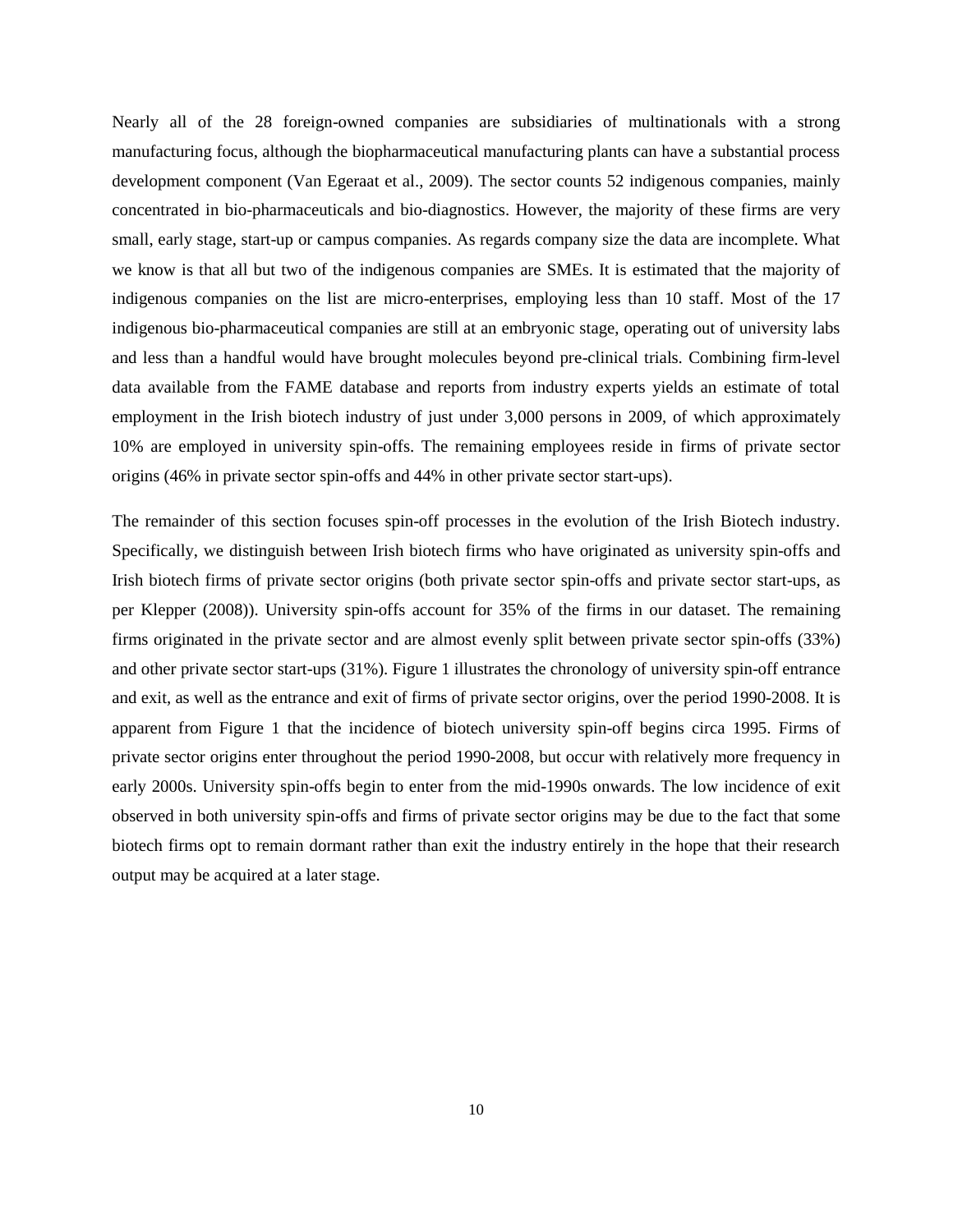



**Source:** *FAME database* 

**Notes:** Entrants and exits above refer to the cohort of firms under observation in this study. Due to data constraints, acquisition by another biotech company is not counted as an exit in Figure 1.

Figure 2 presents a more detailed genealogy of Irish biotech spin-offs. University and private sector spinoff processes are largely separate processes, with only one spin-off identifiable as having both private sector and university origins. Subsequent waves of spin-offs have yet to emanate from those spin-offs created over the 1990-2008 period. University spin-offs occurred predominantly over the 1996-2004 period, and to a lesser extent over the 2005-2008 period. Elan is clearly the dominant source of private spin-offs, accounting for 12 spin-offs post-2001.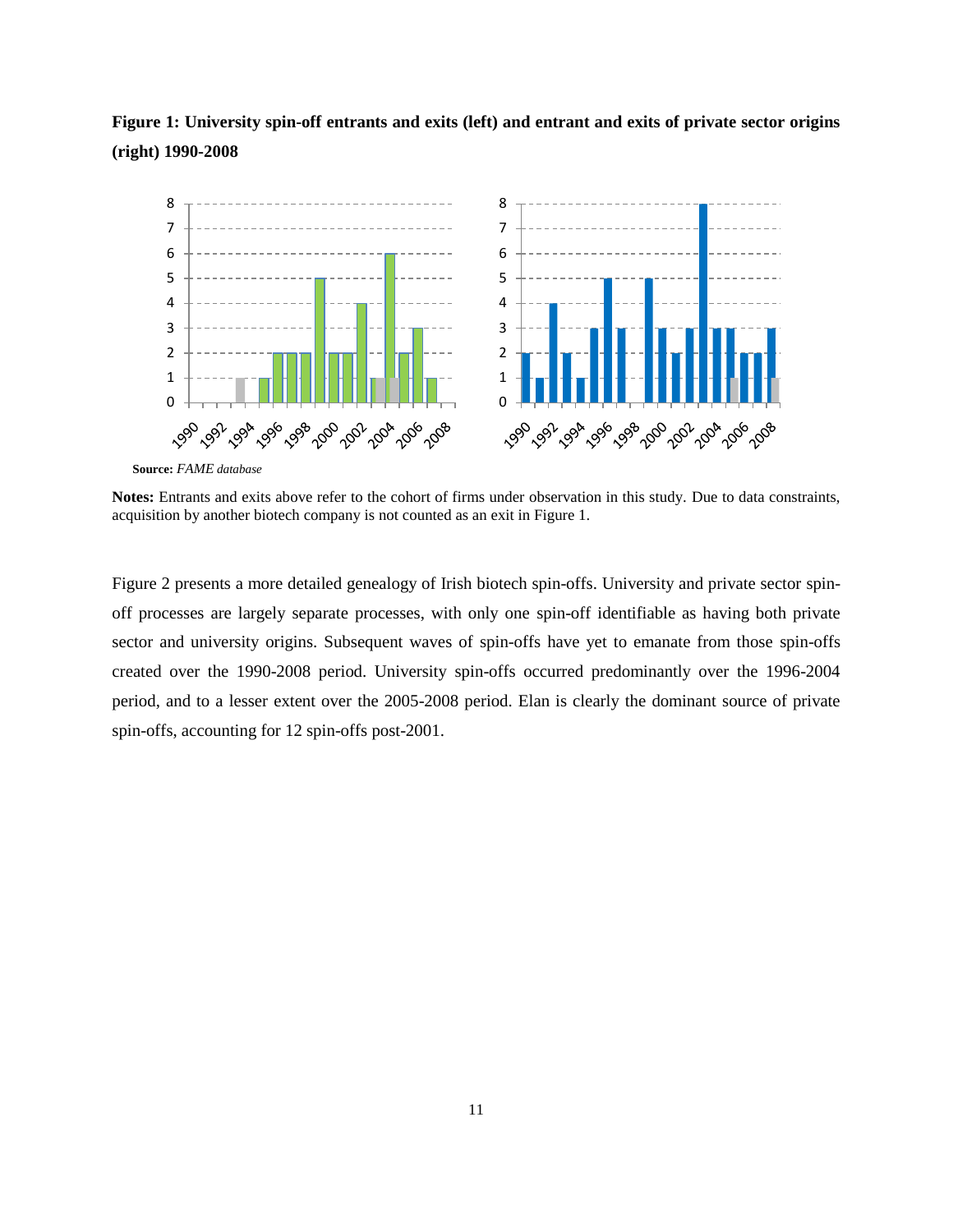

**Figure 2: Chronology of Irish biotechnology Spin-offs, 1990-2008**

**Note**: **Universities denoted by circle-in-box; all companies denoted by diamond**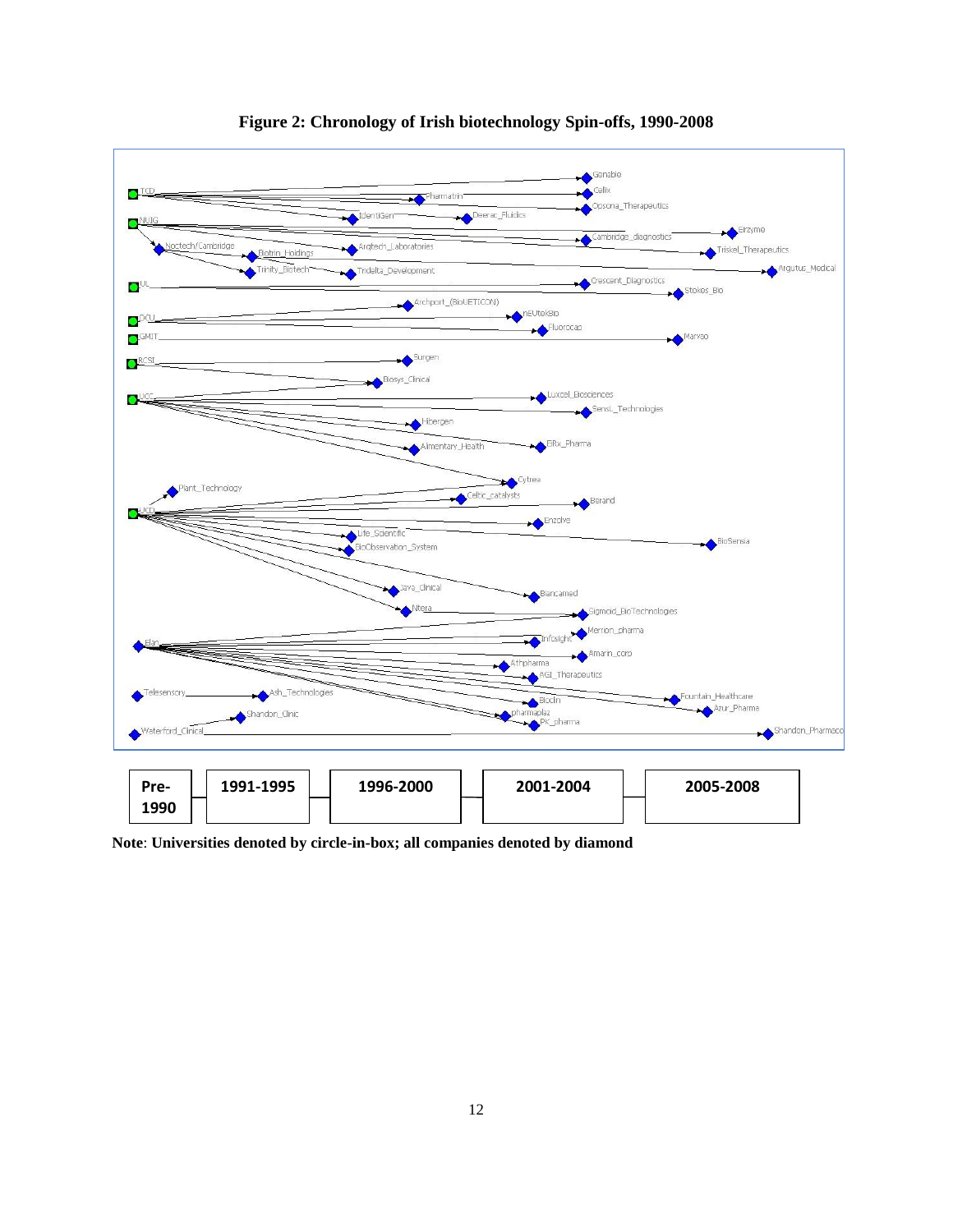This paper therefore characterizes the development of the Irish biotech industry as comprising of two distinct evolutionary processes involving, on the one hand, a series of private sector spin-offs that can be traced back to the founding of Elan, Ireland"s largest indigenous biotech multinational more than four decades ago and, on the other hand, a more recent process of university spin-offs which has emerged over the last decade.

Elan Corporation was launched in 1969, when Elan founder, Donald Panoz, moved to Ireland from the United States. He had formerly been the founder of a successful drug delivery firm, Mylan laboratories, in Pittsburgh. It has been suggested that his choice to set up Elan in Ireland was influenced by the favourable tax regime and less restrictive bureaucracy in place in Ireland.<sup>1</sup> Originally a specialist in drug delivery systems, Elan initially provided drug absorption control technology for antibiotics produced by other global pharmaceutical companies. By the early 1980s, Elan had secured contracts for the provision of absorption technology for 25 pharmaceutical products from 16 different pharmaceutical companies. While continuing this contracting work, Elan also further developed its own research and development capabilities, and in 1992 the company became the first to receive Food and Drug Agency (FDA) approval for the transdermal nicotine patch.

In the 1990s Elan"s interests extended into the area of neuroscience and the company subsequently undertook the development of its own products for the treatment of Alzheimer"s disease, Parkinson"s disease, and multiple sclerosis.<sup>2</sup> To facilitate this product development, Elan embarked on an aggressive acquisitions strategy. At the same time, Elan began building a web of strategic partnerships, acquiring minority stakes in a number of companies that in turn paid the company licensing fees for its technology. However, Elan's stock market value collapsed in 2002 after the US Securities and Exchange Commission launched an investigation into the company's accounting practices. Elan responded by implementing a recovery plan which involved the divesting of a number of subsidiaries and licenses in an effort to drive down debt (*Irish Times*, 29 October 2010).

This divesture of biotechnology assets, accompanied by the departure of a substantial number of executives and scientists from Elan"s Irish operations, has led to the emergence of a wave of Irish biotech

<sup>&</sup>lt;sup>1</sup> See: http://www.fundinguniverse.com/company-histories/Elan-Corporation-PLC-Company-History.html.

<sup>&</sup>lt;sup>2</sup> Elan's neuroscience drug discovery research is primarily carried out in the company's US-based laboratories. While Elan Corporation is headquartered in Dublin, Irish involvement has been largely confined to the development of drug delivery products in the Elan Drug Technologies unit in Athlone, Co. Westmeath. Elan also established a research group in Trinity College Dublin in 1990. In May 2011, US-based Alkermes agreed to purchase Elan Drug Technologies unit in a deal worth €960 million.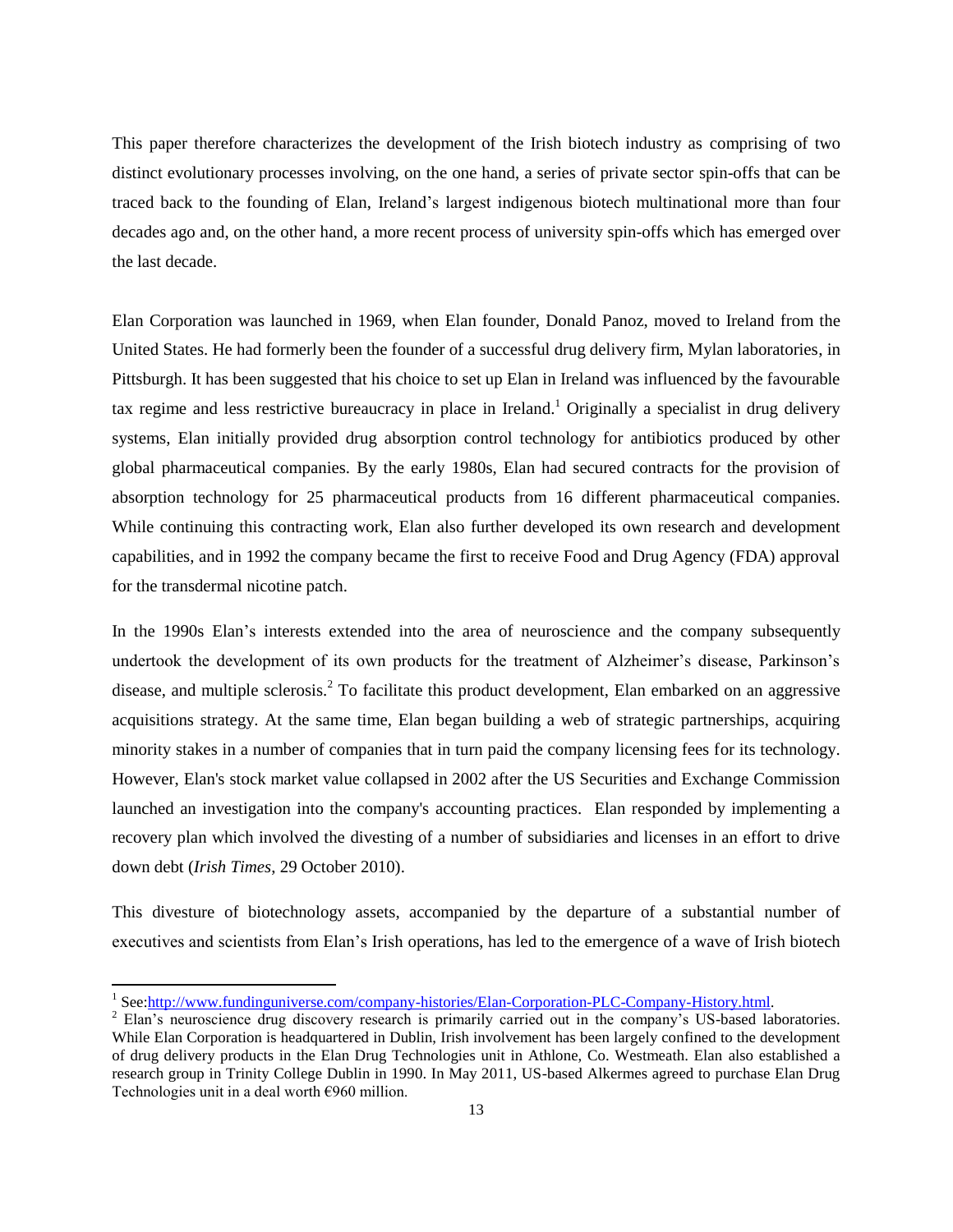firms that were either spun off from Elan or formed by former Elan staff. During the two-year period between 2002 and 2004 alone, nine firms were spun off and another three firms followed between 2005 and 2008. Other Elan alumni have dispersed into existing biotech and pharmaceutical firms, as well as into legal and venture capital firms (Sheridan, 2008).

The interconnectedness of former Elan staff is a prominent feature of these spin-offs. One of the first spin-offs in 2003, AGI Therapeutics, which adapts molecular entities for the treatment of gastrointestinal conditions, was founded by former Elan executive, John Devane. He had previously been a founder of Athpharma in 2001, which was acquired in 2006 by another former Elan executive, Seamus Mulligan. Seamus Mulligan then transferred its assets into a new venture called Circ Pharma, where he was joined by another former Elan executive, Peter Thornton. Seamus Mulligan also established specialty pharmaceutical firm Azur Pharma, which is managed by a number of former Elan executives, (Daly, 2008). Peter Thornton is also a member of the board of Merrion Pharmaceutical. Established in 2004, this company acquired the oral drug delivery assets developed at Elan Biotechnology Research. In 2004 a management group led by Elan"s former chief financial officer, Thomas Lynch, took over Amarin Corporation, following Lynch"s purchase of Elan"s stake in the firm (Sheridan, 2008).

In parallel with the wave of Elan spin-offs, since the mid-1990s, Ireland has witnessed a strong increase in university spin-offs. This development should be linked to a substantial public sector investment over the last 10 years which has significantly enhanced the biotech research performance of Irish universities. This funding injection has been timely, given the changing organisation of the global biotechnology industry in the post-genome era and the enhanced opportunities for small scale university spin-offs and dedicated biotech firms to explore new avenues of research, into which larger integrated firms are unable or unwilling to allocate resources. In 1998 the Irish government launched the Programme for Research in the Third-Level Institutions (PRTLI) and Science Foundation Ireland (SFI), which since its inception has invested €865 million (including exchequer and private matching funds) into strengthening national research capabilities via investment in human and physical infrastructure.<sup>3</sup> A biotech-related example of this public sector funding is the SFI's recent investment of  $E10$ million in the Regenerative Medicine Institute (REMEDI) based in NUI Galway (Ahlstrom, 2010).

A further effort aimed at cultivating university–industry linkages has been the establishment of seven Centres for Science, Engineering and Technology (CSET). One such CSET is the Biomedical Diagnostics

<sup>&</sup>lt;sup>3</sup> See <u>www.hea.ie</u> for further details.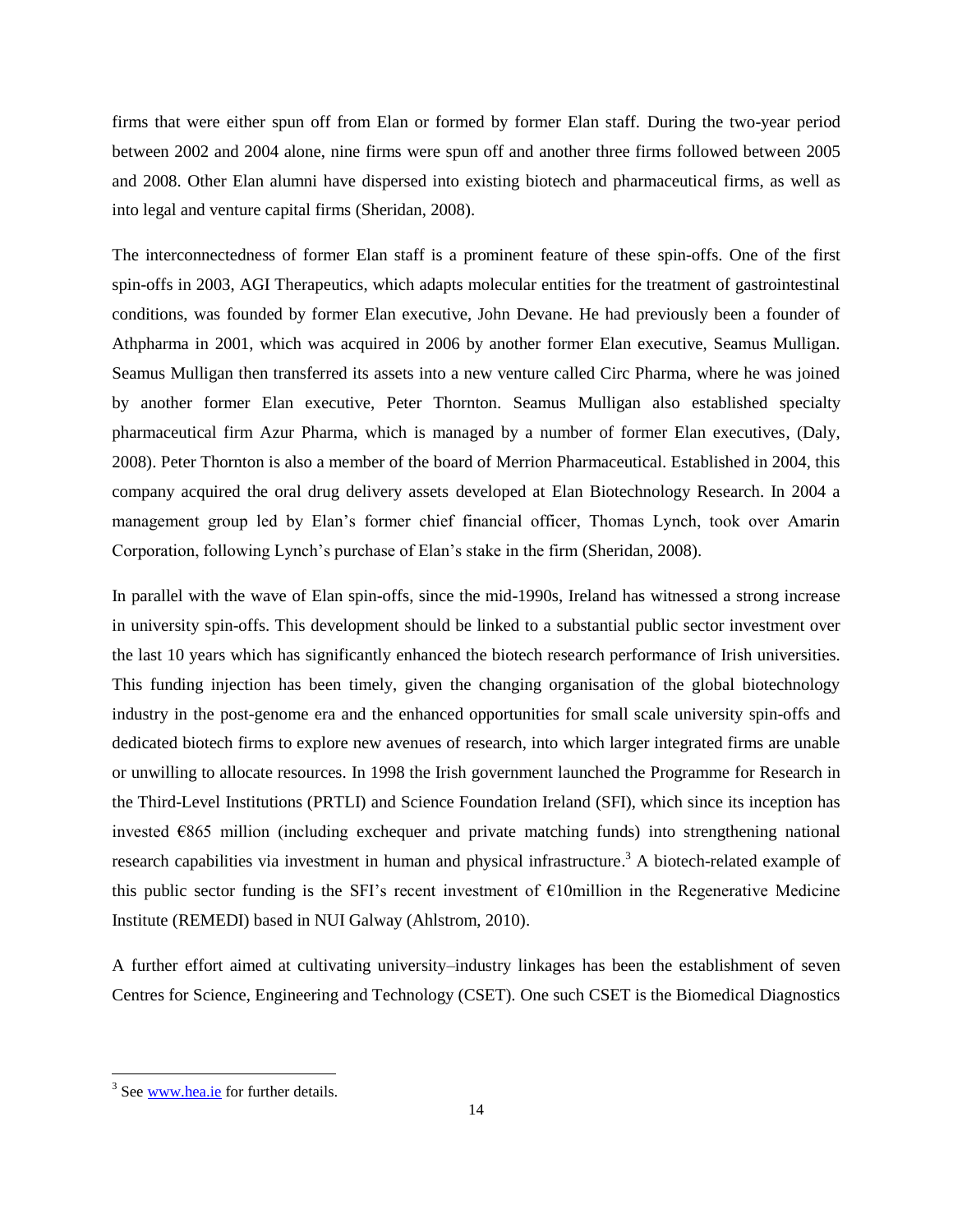Institute (BDI), which brings together a partnership of five university institutions and six companies.<sup>4</sup> The BDI was founded in 2005 though SFI funding of  $\epsilon$ 16.5 million and an additional  $\epsilon$ 6.5 million provided by industry partners. The process of technology transfer within Irish universities has also evolved over the last decade. According to Geoghegan and Pontikakis (2008), a significant empowerment of Technology Transfer Offices of the Irish universities has occurred over the last decade, in tandem with a rapid realignment of university research activities. Figures 1 and 2 show how these policy initiatives paid off. The number of university spin-offs increased substantially since the mid-1990s with a peak in 2004.

To summarise, Elan"s divestiture of biotechnology assets and product rights, as well as the dispersion of former Elan executives and researchers throughout the Irish biotech industry, fundamentally changed the trajectory of the Irish biotech industry. Prior to its restructuring (necessitated by an accounting scandal), Elan was characterized by industry analysts as being *"hermetically sealed from the rest of Ireland's indigenous life sciences industry"* and as operating *"on a different plane compared to the small-scale, undercapitalized ventures that otherwise constituted the sector"* (Sheridan, 2008). A second, distinct process shaping the Irish biotechnology sector over the last decade has been the large-scale public sector investment aimed at developing the biotechnology research capabilities university and university spinoffs. The next section will analyse the relative success of the spin-offs arising from the two processes.

# **5. Analysis of university and private sector new entrants**

Having mapped the landscape and evolution of Irish biotech spin-offs, we now analyse the relative performance of the two segments of the biotech industry. In the absence of financial measures of firm performance we will start by comparing the number of spin-offs in both segments. We then compare the ability of university and private sector spin-offs to generate patentable research and their ability to attract private sector funding Finally, we explain the difference in relative performance of firms in the two segments as per Klepper (2008), in terms of inherited company traits. Notably we highlight the role of innovation competence in addition to R&D competence, as outlined in section 2

The cohort of university spin-offs and private sector spin-offs residing in the Irish biotech industry are of a similar population size. As discussed in Section 4, university spin-offs account for 35% of the firms in our dataset, while private sector spin-offs account for 33% (private sector start-ups as defined by Klepper

 $\overline{\phantom{a}}$ 

<sup>&</sup>lt;sup>4</sup> For further information regarding the Biomedical Diagnostics Institute, see [www.bdi.ie](http://www.bdi.ie/).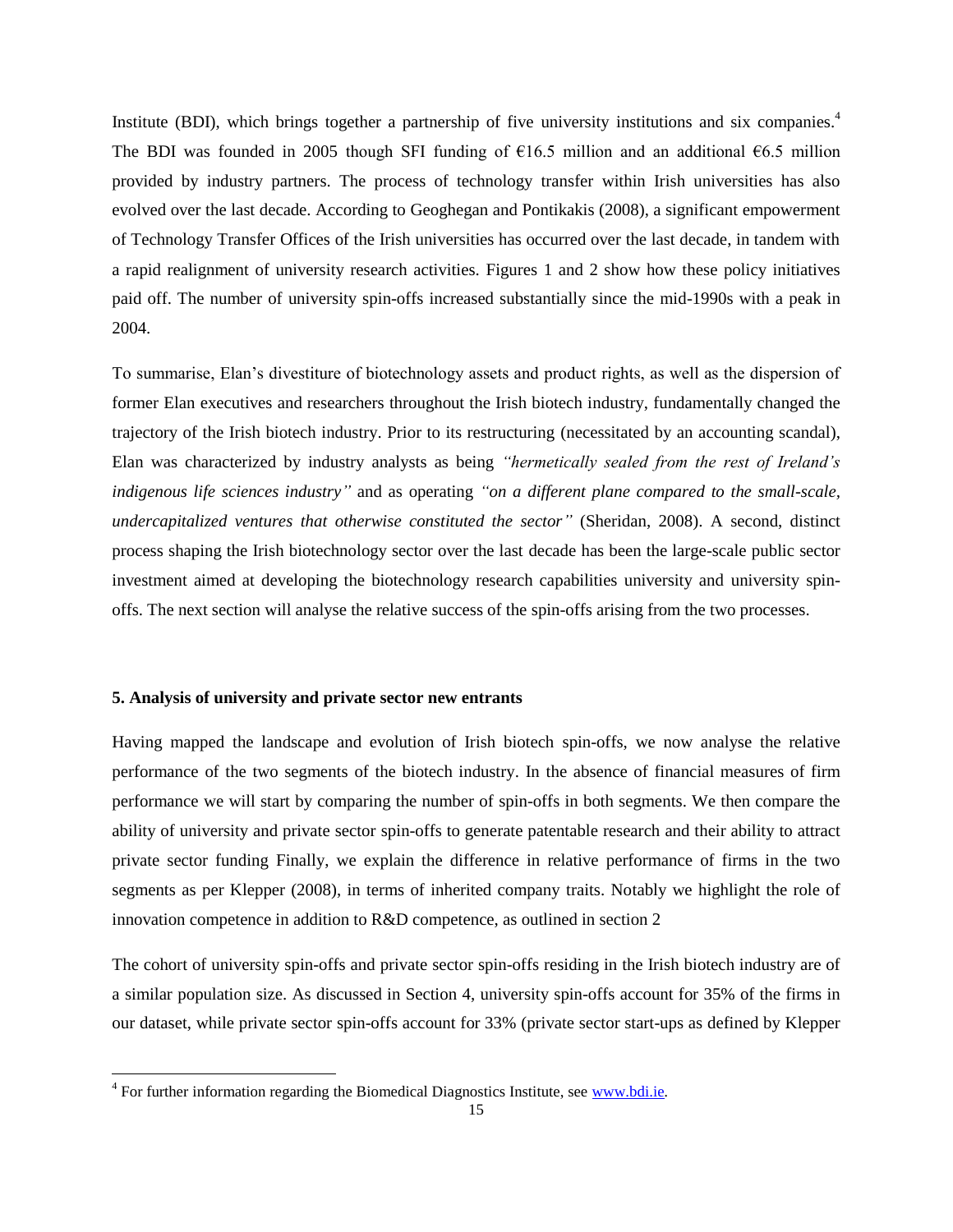(2008) account for the remaining 31%). As illustrated in Figure 2 and discussed in the previous section, spin-off generation in both academia and the private sector has largely taken place from the mid-1990s onwards. While the number of spin-offs generated by academia has kept pace with that of the private sector, Irish university spin-offs are predominantly small dedicated research-orientated firms. As a consequence, university spin-offs account for a relatively smaller proportion of biotech sector employment. On basis of firm-level data available from the FAME database and reports from industry experts we estimate that the Irish biotech industry employed just under 3,000 persons in 2009, of which approximately 10% were employed in university spin-offs compare to 46% employed in private sector spin-offs (other private sector start-ups accounted for the remaining 44%).

It should be noted that a large presence of university spin-offs is not experienced across all European countries. Orsenigo (2001), in a study of the development of the Biotech industry in the Italian region of Lombardy, noted the lack of innovative biotech firms emerging at that time and attributed this, in part, to the lag in Italian molecular biology basic research relative to main European countries, in terms of absolute amounts of funding, organizational efficiency and overall quality of the research. Furthermore, a traditional separation existed between Italian academia and industry and the organizational deficiencies within universities which made it difficult to commercialize university research. Senker (2004) identifies the Spanish and French biotech industries as having a relatively low proportion of university spin-offs, with Germany, Austria, and Ireland possessing a greater proportion (over 20% of all biotech firms) of university spin-offs.

We now analyse the patent generation of both university spin-offs and private sector spin-offs over the period 1984-2008 (Figure 3). The strongest trend to emerge from Figure 3 is the marked take-off in Irish biotech patent applications from the early 2000s onwards. This pattern is evident among firms from both university and private sector spin-offs. University spin-offs accounted for 26% of Irish biotech patent applications over the entire 1984-2008 period. It is clear from Figure 3 that patents emanating from university spin-offs have shown a marked increase from 2000 onwards. This coincides with the substantial public sector investment over the last 10 years discussed in the previous section, which has significantly the biotech research performance of Irish universities. Private sector spin-offs accounted for 19% of Irish biotech patent applications over the entire 1984-2008 period. From Figure 3, it is clear that number of patent applications generated by private sector spin-offs increased notably from 2004 onwards. This reflects Elan"s divesture of biotechnology assets and product rights, and the cohort of Elan-related spin-offs that emerged from this process.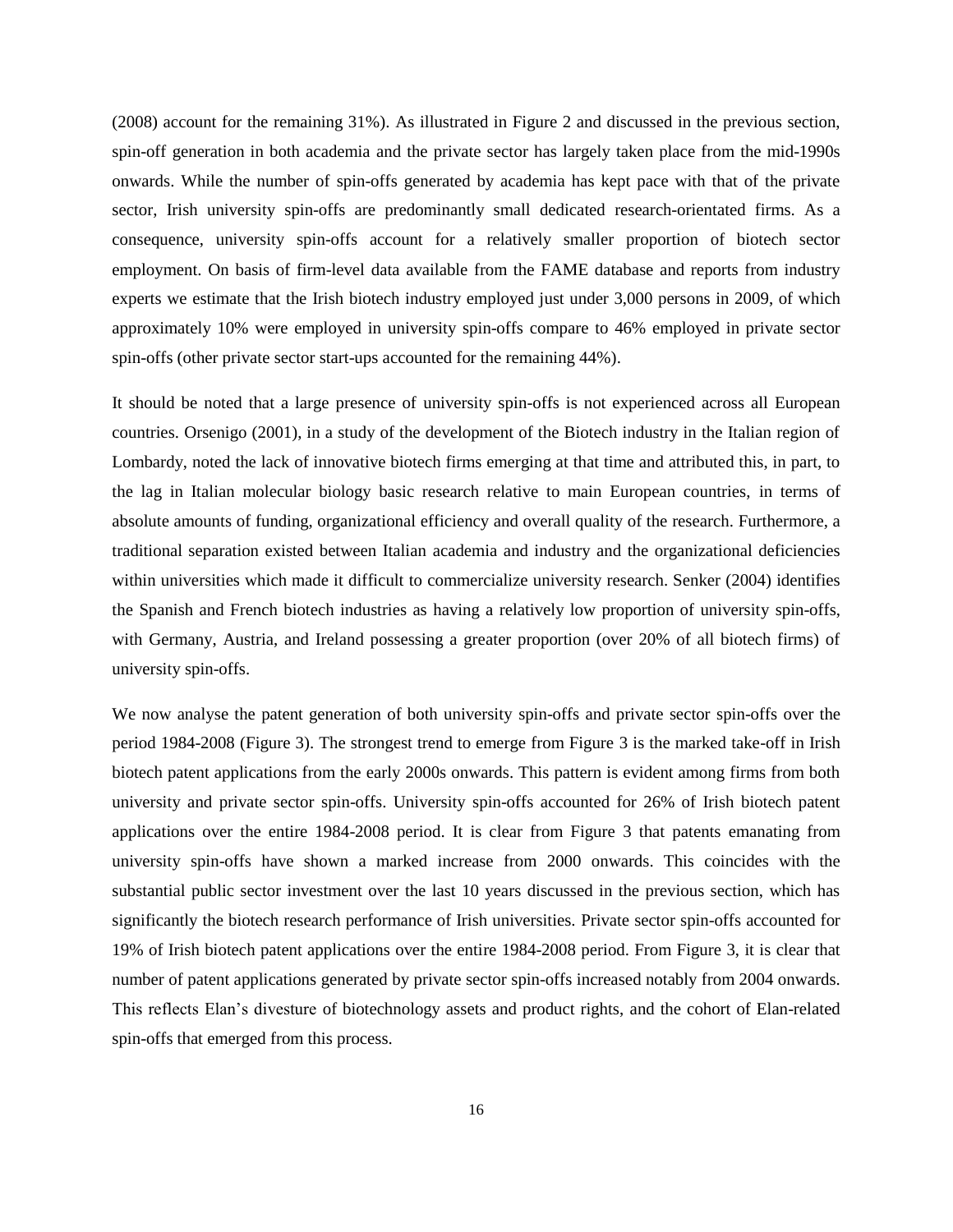

**Figure 3: Irish Biotech industry patent applications, by company type (1984-2008)**

Both in terms of spin-off generation and generation of patentable research, Irish biotech firms originating from both the university and private sector perform well, and keep pace with each other, over the last two decades (particularly from 2000 onwards). Let us now compare the performance of the two segments in terms of their ability to attract private sector funding. The Irish biotech sector"s development in recent years has been greatly shaped by the availability of private equity venture capital funding. As one would expect, the recent economic downturn has restricted the availability of venture capital. According to PWC (2010), the amount of venture capital raised in 2009 by biotech companies based in Europe was  $\epsilon$ 800 million, the lowest figure since 2003. Figure 4 below illustrates the changing private equity environment in Europe over the 2000-2009 period.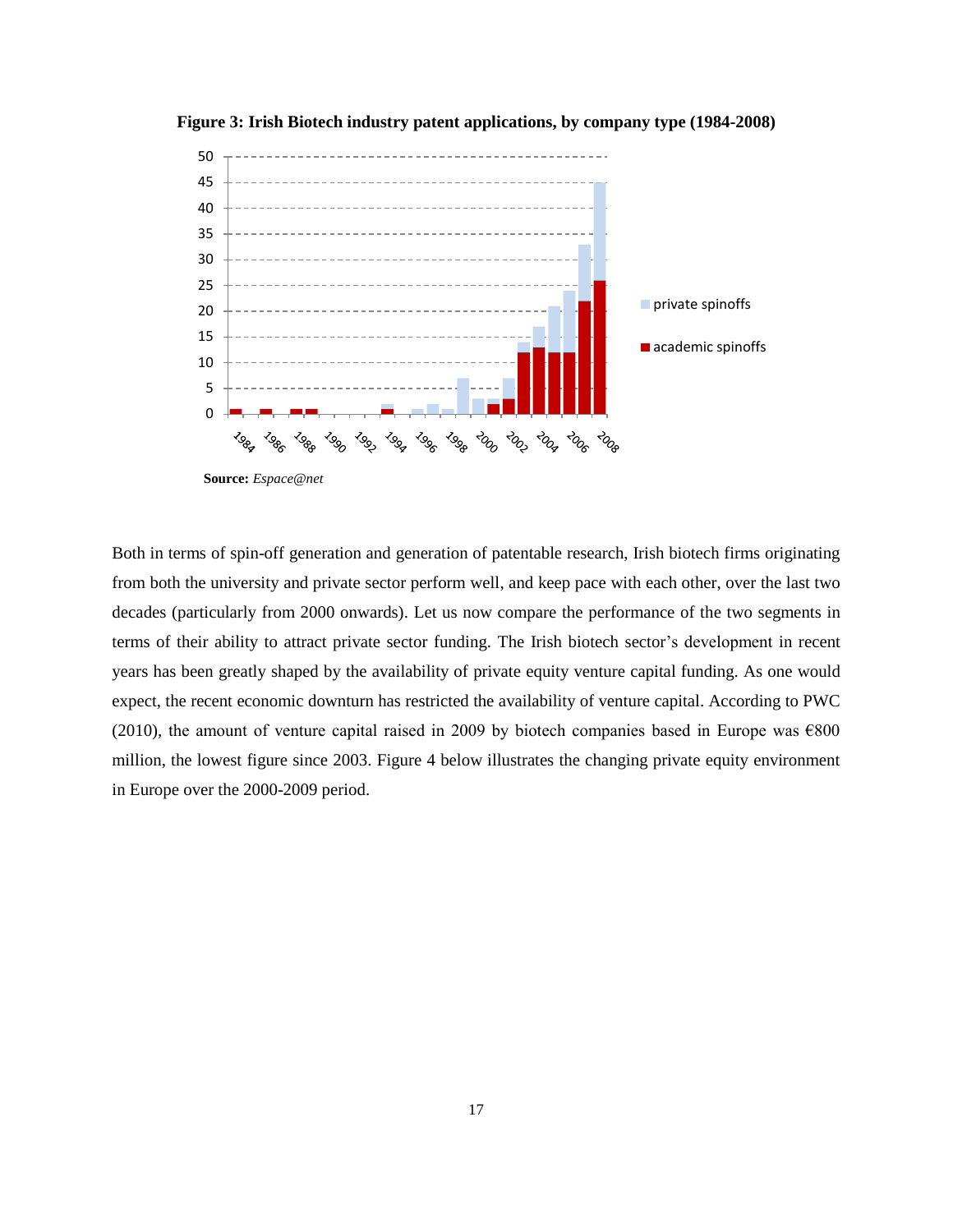

**Figure 4: Annual European Private Equity Investment, 2000-2009**

**Note:** Private Equity comprises all stages of financing for unquoted companies: seed, start-up, expansion, replacement capital and buyouts. Venture capital is limited to the growth stages of a company, i.e. seed, start-up and expansion capital; EVCA (2010).

According to the European Venture Capital Association (EVCA), buyout and growth deals added up to 83% of the total investment value in 2009, with venture capital deals only accounting for the remainder. The top three industry sectors to attract private equity investment were life sciences with  $\epsilon$ 3.6bn (15%), followed by communications with  $\epsilon$ 3bn (13%) and consumer goods & retail with  $\epsilon$ 3bn (13%). Venture capital was mainly driven by investments in the life sciences sector (28% of the total amount invested, and 21% of the total number of companies to receive funds); EVCA (2010). Despite the more restrictive funding environment in 2009, venture capital funding for Irish biotech companies appears to have remained resilient over the 2002-2009 period (see Table 2 below). Total venture capital investment in Ireland appears to have more than doubled since 2002, while the Irish proportion of venture capital secured by the Irish biotech industry has also experienced a marked increase since 2002.

**Source**: EVCA (2010)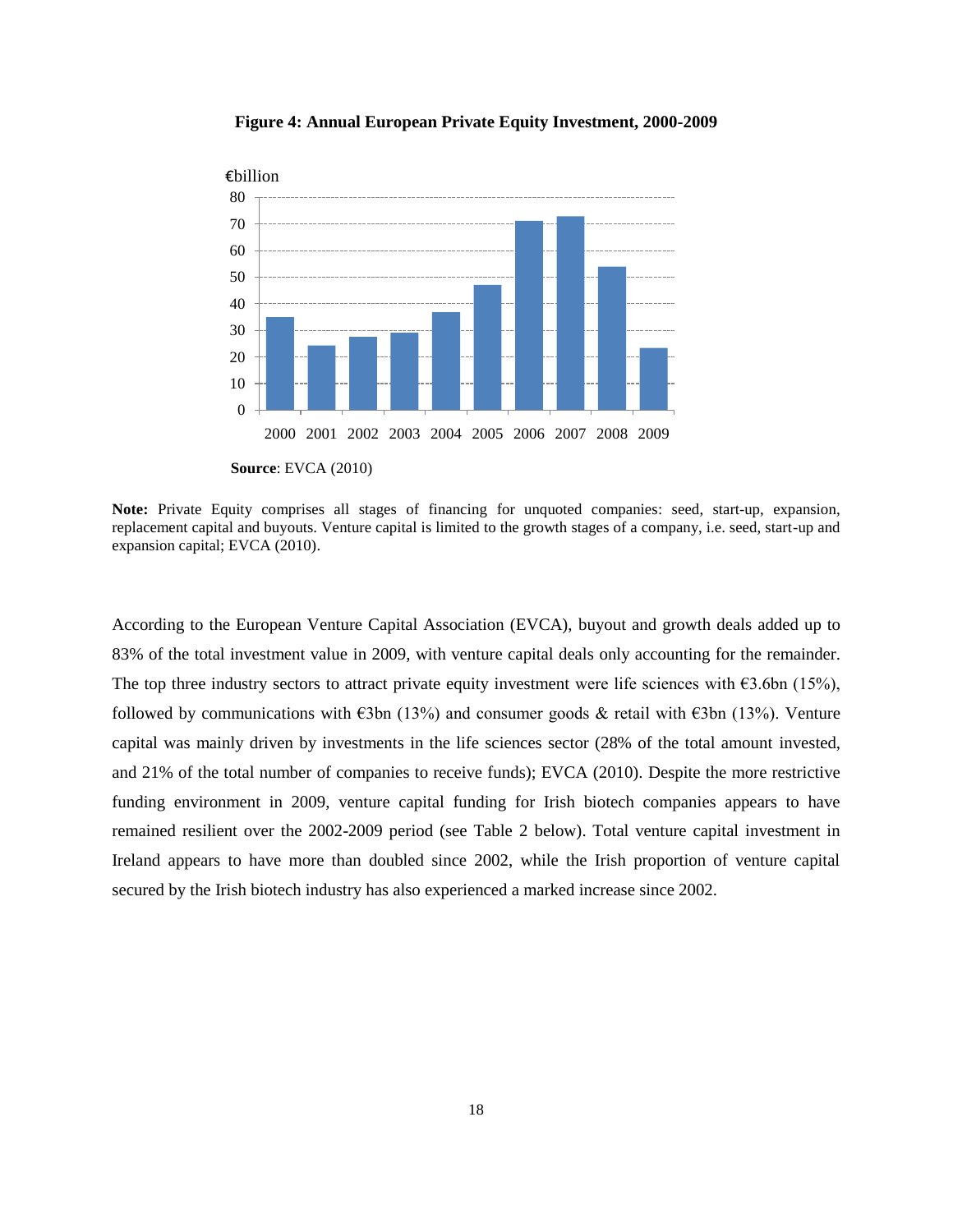|                                          | 2002  | 2008   | 2009   |
|------------------------------------------|-------|--------|--------|
| Biotech investment as<br>a % of Total VC | 1.87% | 13.36% | 30.69% |

**Table 2: Irish biotech and total venture capital, 2002, 2008 and 2009**

**Source:** PWC (2005), IVCA *Venture Capital Pulse*,2007-2009 [www.ivca.ie](http://www.ivca.ie/) **Note:** all monetary figures are given in current values. 2008 and 2009 Biotech investment refers to investment in the cohort of biotech firms under observation in this study.

A breakdown of the venture capital invested in Irish biotech firms from 2000 to 2010 is provided in Figure 4. Private sector spin-offs were clearly the most successful in this regard, accounting for more than two thirds of all venture capital. Spin-off firms emanating from Elan have enjoyed notable success in attracting private sector investments. A mere five spin-offs from Elan have attracted more than twice as much venture capital funding as twenty-one university spin-offs over the period in question. Non-Elan private spin-offs and other private start-ups accounted for a mere 4% of venture capital funding, despite accounting for 31% of Irish biotech firms and 44% of Irish biotech employment. This is in keeping with Klepper's (2008) hypothesis that start-up companies are characterised by low competence, reflecting a lack of organisational and industry experience.

Table 3 provides a firm-level breakdown of these venture capital trends. Of the ten most successful Irish biotech firms in terms of attracting venture capital, five are Elan spin-offs. The data actually understates the extent of the relative success of the Elan spin-offs because some of these spin-offs have raised substantial funds as part of the initial public offering (IPO) process.

For example, Amarin had raised substantial private sector funding, prior to a securing a 70 million venture capital funding in 2009.<sup>5</sup> AGI Therapeutics raised  $\epsilon$ 9.5m venture capital in 2004 and went on to raise a further  $\epsilon$ 42.5 million in an IPO in Dublin and London in 2006. Azur Pharma was founded with private equity funding of \$60 million in 2007 and the same year the company raised a further \$50 million. Merrion Pharmaceuticals attracted  $\epsilon$ 11m venture capital in the first two years of operation, a further  $\epsilon$ 21 million during the period 2007-2010 as well as 5.6m at the time of the IPO.

 $\overline{\phantom{a}}$ 

 $<sup>5</sup>$  Much of the data in the remainder of this section are taken from a wide variety of official publications, newspaper</sup> articles and transcripts of interviews conducted with biotechnology companies and industry experts. In the interest of brevity and clarity of presentation, these sources are generally not cited. Further information can be obtained from the authors.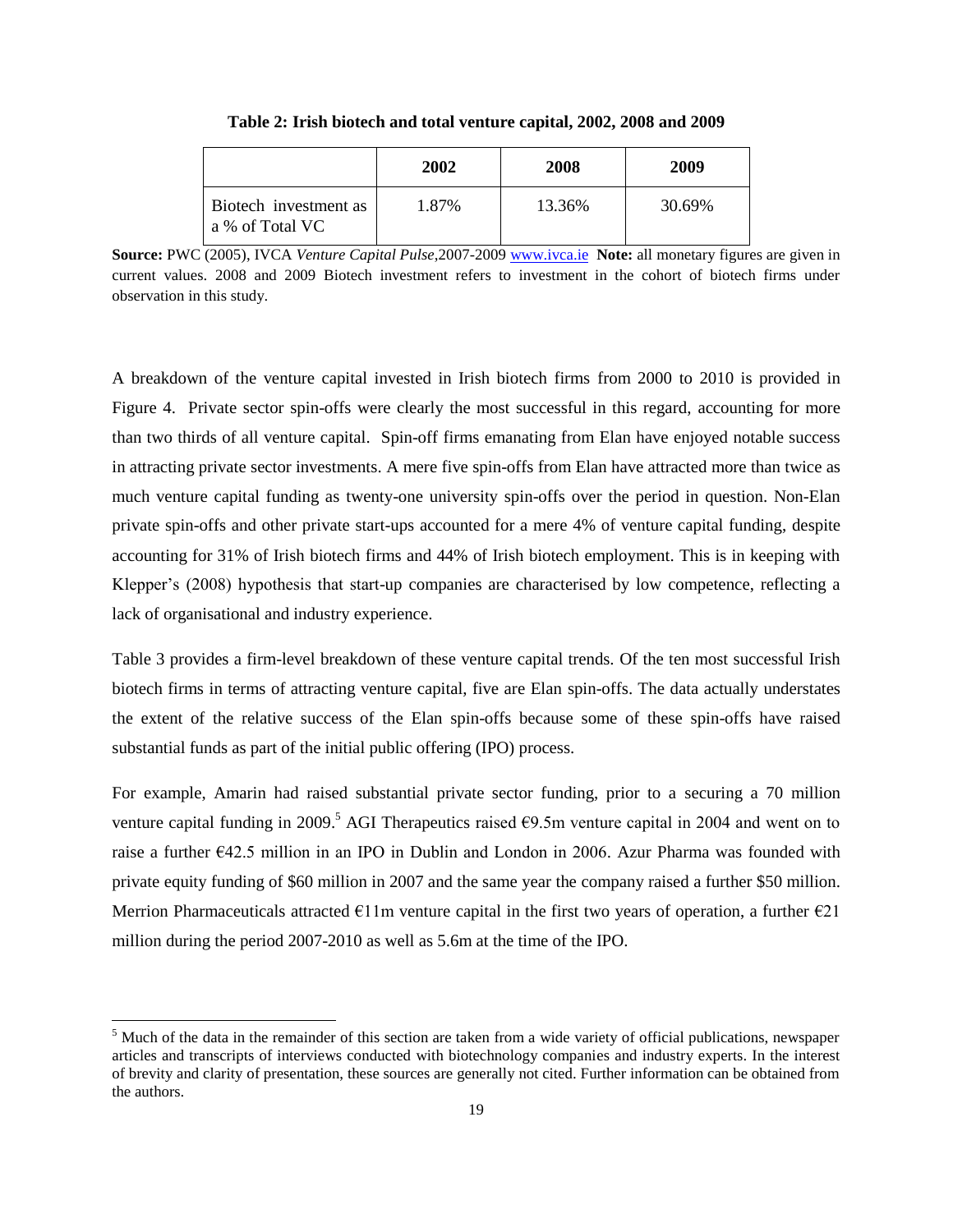

**Figure 4: Irish Biotech Venture Capital funding, 2000-2010**

**Source:** IVCA *Venture Capital Pulse*, 2007-20010 [\(www.ivca.ie\)](http://www.ivca.ie/); Irish Times Archive, 2000-2006. **Note:** Number of companies given in brackets; figures given in current values**.**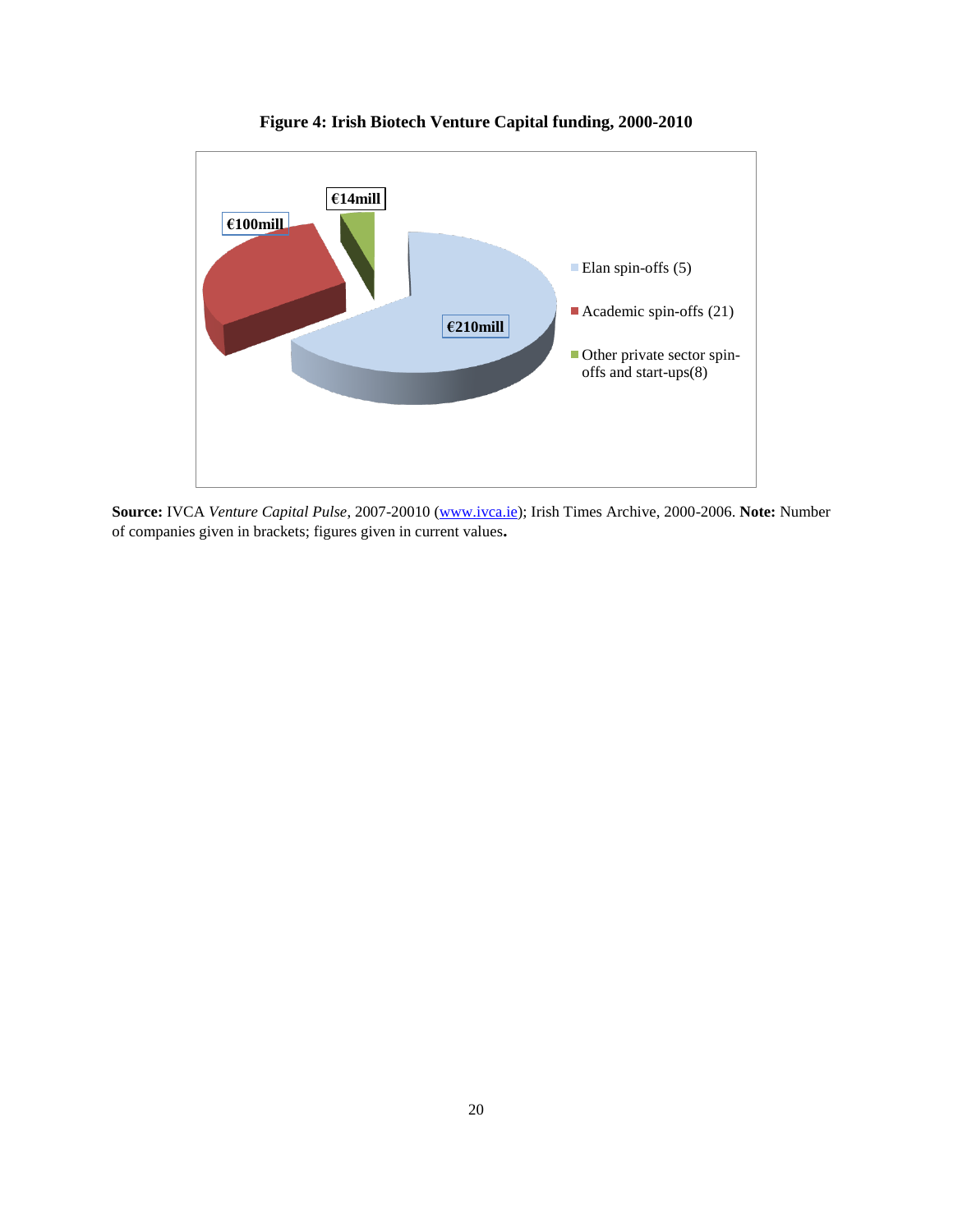| Company                     | Origins                        | $\epsilon$ '000 |
|-----------------------------|--------------------------------|-----------------|
| Amarin                      | Private sector (Elan)          | 85,900          |
| Azur                        | Private sector (Elan)          | 75,000          |
| Merrion pharma              | Private sector (Elan)          | 33,500          |
| Ntera                       | University (UCD)               | 28,000          |
| Opsona Therapeutics         | University (TCD)               | 22,900          |
| Eirzyme                     | University (NUIG)              | 10,000          |
| AGI                         | Private sector (Elan)          | 9,500           |
| <b>Biancamed</b>            | University (UCD)               | 7,550           |
| Sensl Technologies          | University (UCC)               | 6,445           |
| Sigmoid Biotechnologies     | Private sector (Elan)          | 6,420           |
| Hibergen                    | University (UCC)               | 5,500           |
| Beocare                     | Private sector (Beocare Corp.) | 5,200           |
| Biosensia                   | University (UCD)               | 3,900           |
| <b>Luxcel Biosciences</b>   | University (UCC)               | 3,000           |
| Topchem                     | Private sector (-)             | 2,500           |
| Cellix                      | University (TCD)               | 2,400           |
| Vysera                      | Private sector (-)             | 2,200           |
| <b>Celtic Catalysts</b>     | University (UCD)               | 1,711           |
| <b>Argutus Medical</b>      | Private sector (Biotrin)       | 1,500           |
| Pharmatrin                  | University (TCD)               | 1,500           |
| Alimentary Health           | University (UCC)               | 1,300           |
| Genable                     | University (TCD)               | 1,100           |
| <b>Crescent Diagnostics</b> | University (UL)                | 1,045           |
| <b>Stokes Bio</b>           | University (UL)                | 1,000           |
| Neurocure                   | Private sector (BMR)           | 900             |
| Marvao                      | University (GMIT)              | 850             |
| Allegro (Deerac)            | University (TCD)               | 800             |
| Aerogen                     | Private sector (-)             | 750             |
| Neutekbio                   | University (DCU)               | 650             |
| Megazyme                    | Private sector (-)             | 650             |
| Eirgen                      | Private sector (-)             | 500             |
| Identigen                   | University (TCD)               | 500             |
| Bioobservation              | University (UCD)               | 120             |
| Luxcel                      | University (UCC)               | 100             |

**Table 3: Firm-level breakdown of venture capital flows, 2000-2010**

 **Source:** IVCA *Venture Capital Pulse*, 2007-20010 [\(www.ivca.ie\)](http://www.ivca.ie/); Irish Times Archive, 2000-2006.

Thus, the venture capital data suggest that, as a segment, the private sector spin-offs have performed better than the university spin-offs. Also, those private sector start-ups that were not spin-offs appear to have performed particularly poorly. We content that this difference in performance should be linked to the different levels of organisational competence (Klepper, 2008) as defined in the theoretical section. The university spin-offs are typically founded, managed and directed by the university professor(s)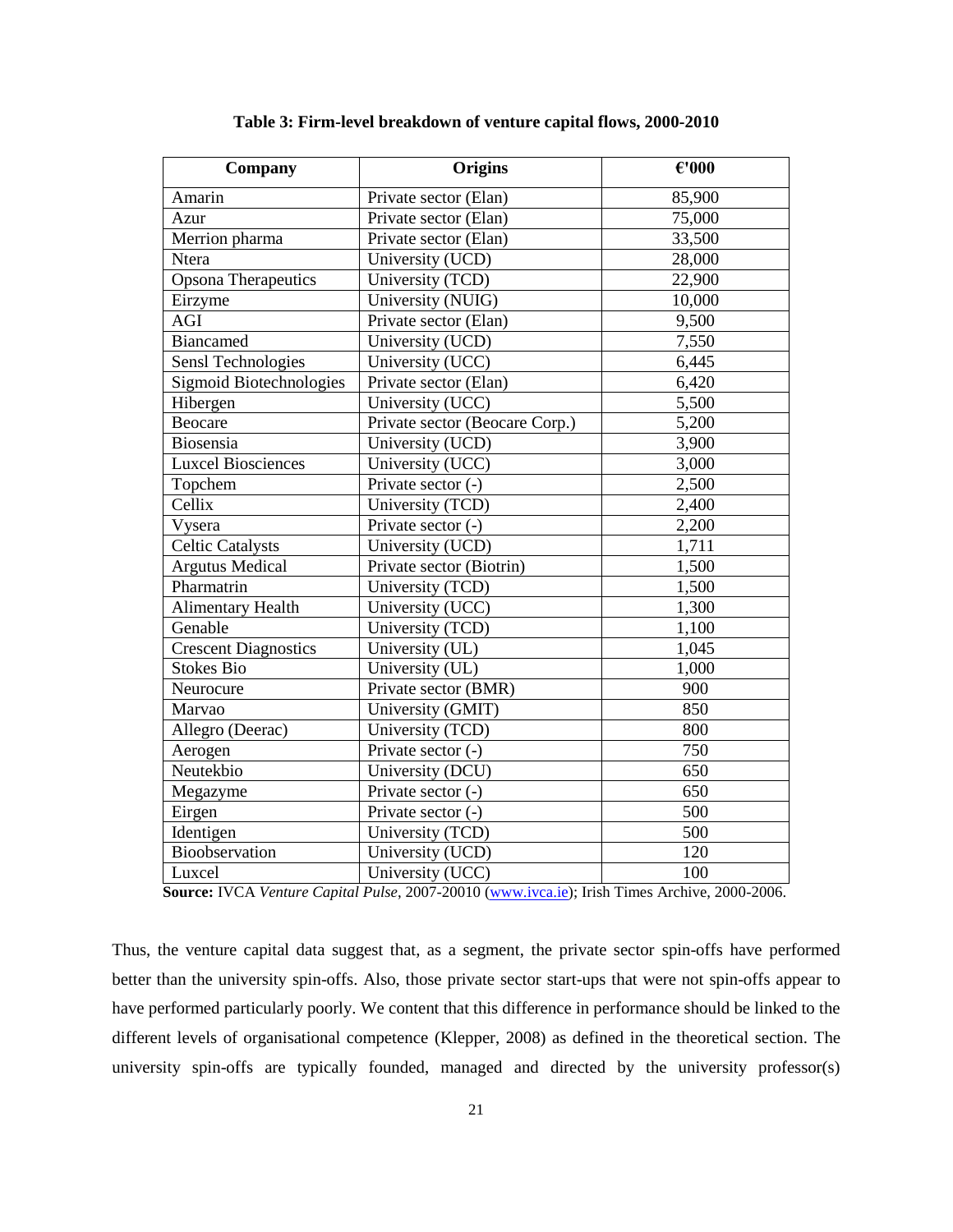responsible for the invention/patent that lies at the basis of the new firm formation. Generally these academics have a large amount of know-why and know-how knowledge, supporting narrowly defined R&D competence. However, in general, know-who and industry/business knowledge are less developed. This knowledge is crucial for success in the biotech industry. *"The barrier to entry in our industry is not the technology, it is the regulatory environment. And the universities have no, nor should they have, any familiarity and finesse with the FDA"* (Interview VC firm). In spite of the often promising patents, many of these start-ups are slow to develop and are unable to attract the required finance. Many do not develop beyond the initial start-up stage and are eventually wound up or continue in a dormant form.

The private sector spin-offs, notably the Elan spin-offs, inherited strong technical R&D competence as well as a rich know-who and industry/business knowledge which forms the basis of their innovation competence. In some cases the technical R&D competence appears of secondary importance to innovation competence. This is because a substantial number of these spin-offs operate as "hollow companies" from an R&D perspective. They have a limited internal R&D infrastructure and focus on commercializing R&D, rather than on performing R&D (Interview, VC firm).

A good example of both the presence of innovation competence and the hollow business model is AGI Therapeutics, founded in 2003 by a group of former Elan executives. The CEO, John Devane, held a number of senior management positions with Elan, including VP of R&D, where he successfully directed the development and regulatory approval of a number of projects. AGI, employing four staff in 2010, operates a hundred per cent outsourcing model. The company adapts molecular entities for the treatment of gastrointestinal conditions. It acquires promising patents from external sources and brings these through clinical trials. However, all R&D, analytical services and clinical trial activity is outsourced.

Another example is specialty pharmaceutical firm Azur Pharma. The company was established in 2005 by three former Elan executives. The CEO had a 20-year tenure at Elan and had most recently been responsible for managing Elan"s group-wide business and corporate development activities. The other two founders had acted as Vice President of Finance and Vice President of Strategic Planning at Elan. The management team was specifically designed for the commercial strategy of the company which is to identify, evaluate, selectively acquire and enhance the value of late stage development and FDA approved pharmaceutical products. Until this stage the company has only bought-in products that were already approved by the regulatory authorities and has conducted no R&D. Apart from the core management team, most of the employees are involved in sales functions.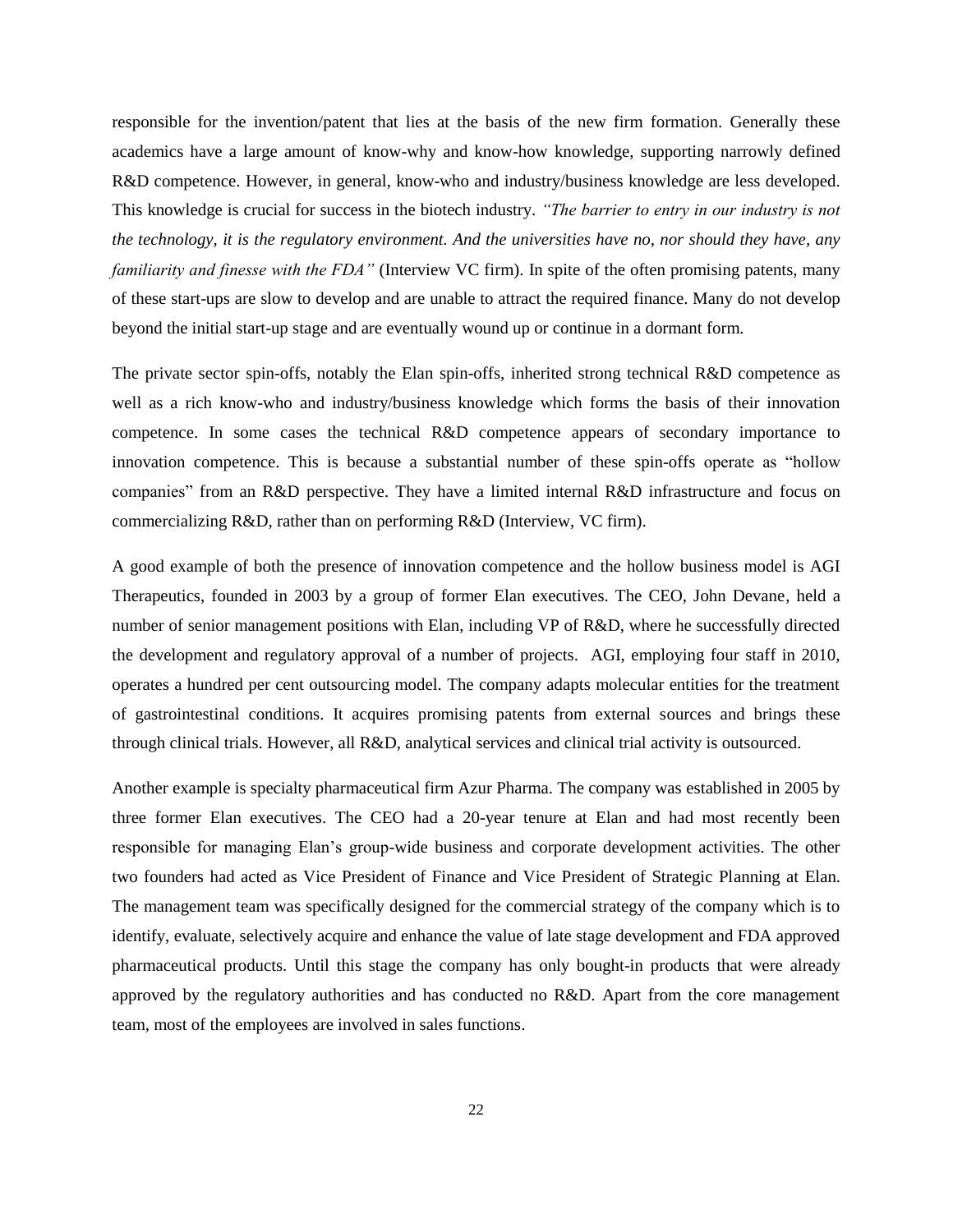The Merrion Pharmaceutical spin-off portrays a similar importance of innovation competence. Merrion was established in 2004 in the wake of Elan"s divestment of its Biotechnology Research unit at Trinity College. A small group of biotech entrepreneurs acquired oral drug delivery patents developed at Elan Biotechnology Research. The chief executive had a background in toxicology but was working as vice president at a venture capital company. The Chief Operations Officer had a 20-year commercial background in business development and marketing at multinational pharmaceutical companies. Elan"s Head of Product, Technology and Business Development joined the board of Directors. The management team swiftly built up a team of 25 employees to further develop and exploit the acquired IP. The company operates a semi-outsourcing model, retaining some in-house R&D capability but outsourcing important elements of the development activities. For example in the context of the in vivo pre-clinical studies, the actual administration of the drugs into the animals was conducted by a contractor in the US. In addition the company contracted-out a range of routine analytical services. Although the company is no longer involved in early stage research, it is important for the company to have access to knowledge and new developments in methodologies and techniques. For this the company uses consultancy services of a professor at one of the local universities.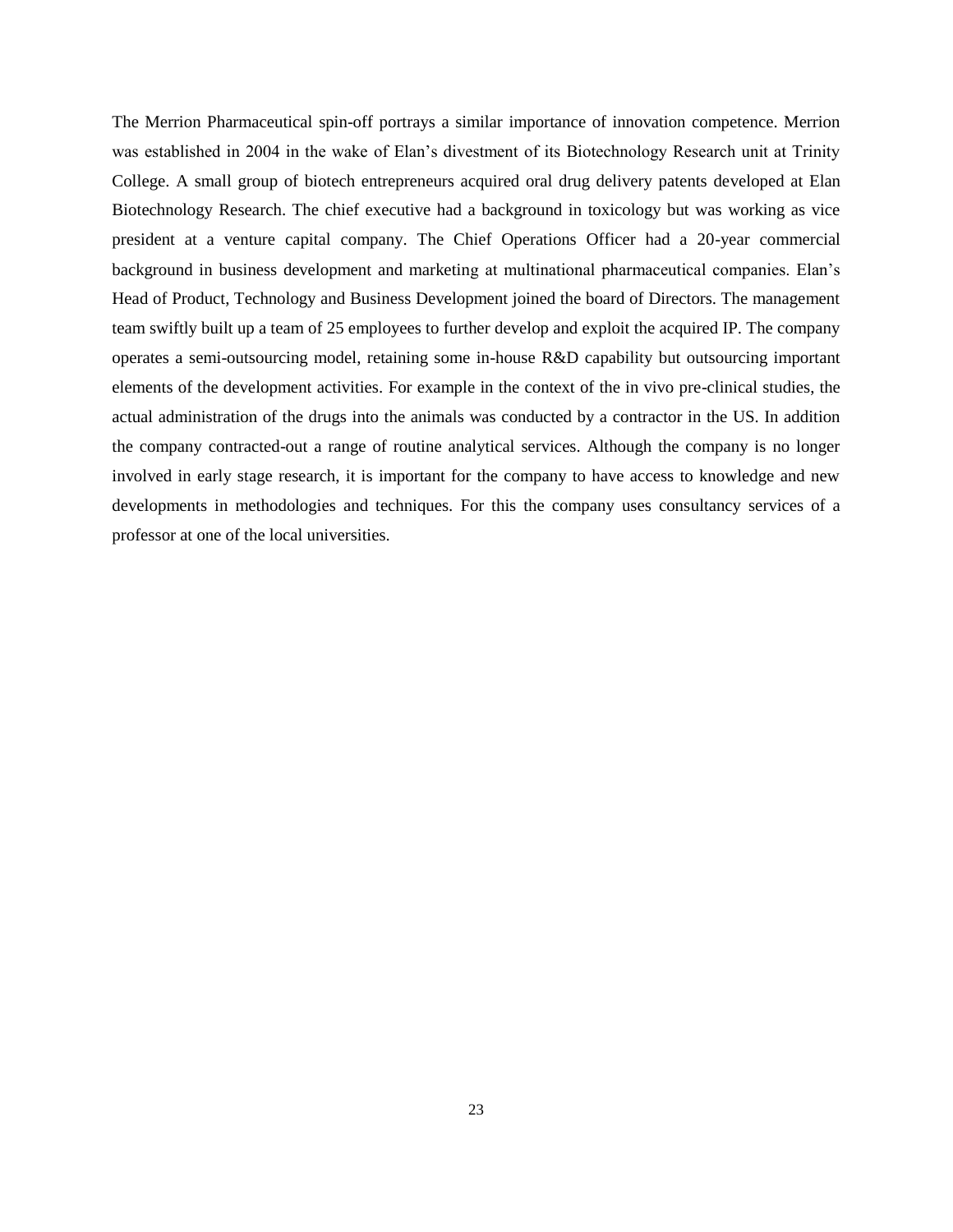#### **6. Conclusions**

The growth of the Irish biotech industry over the last two decades has been shaped by two distinct forces: (i) the rapid growth and subsequent restructuring of Elan; and (ii) the emergence of enhanced university research capabilities and university spin-offs as a source of basic research and patentable innovations. The co-existence of these two distinct industry catalysts, which appear to have been largely independent of one another, necessitates that the development of the Irish biotech industry must be understood in terms of two separate industry-shaping processes.

As per Klepper (2008), we find that a high competence parent (Elan) has borne high competence spinoffs, as indicated by the flow of venture capital in the industry. While the Irish biotech industry comprises of a similar number of university and private sector spin-offs, and these two cohorts have both generated increasing quantitiess of patentable research in recent years, we show that in one key respect – the attraction of investment funding - spin-offs from Ireland"s most successful indigenous biotech firm, Elan, have enjoyed a superior performance relative to the spin-offs that emerged from Irish universities. For example, for the period 2000-2010 five Elan spin-offs attracted twice as much venture capital funding than the twenty-one university spin-offs in receipt of venture capital over this same period. We argue that innovation competence may be at least as important as technical R&D competence for spin-off success, and that the spin-off firms from Elan have inherited substantial business/industry knowledge and high innovation competence from a highly competent parent. We also find that private sector start-ups which were not spin-offs fared very poorly in terms of attracting venture capital, supporting Klepper's (2008) hypothesis that such start-up companies are characterised by low competence, reflecting a lack of organisational and industry experience. Taken as a whole, as per Klepper (2008) it appears that the level of inherited organisational competence present in an industry, which drives the evolution of an industry, is itself influenced by the origins of the firms within that industry. Specifically, it is the university/private sector origins that influence the innovation competence of these firms.

As discussed in Section 5, Elan itself can be considered to be, in the Klepper (2008) terminology, a high competence spin-off, as the founder left a parent company based in the United States, established his own company in an Irish location with few (if any) existing entrants, went on to become an industry leader, and in time spun off new high competence firms. This role played by inventor mobility as an important conduit for technological spillovers has been documented by Almeida and Kogut (1990) and Breschi and Lissoni (2002). Without wishing to draw comparisons between the Irish biotech industry and other far more established industrial concentrations, we note that Klepper (2010) identifies a similar initiation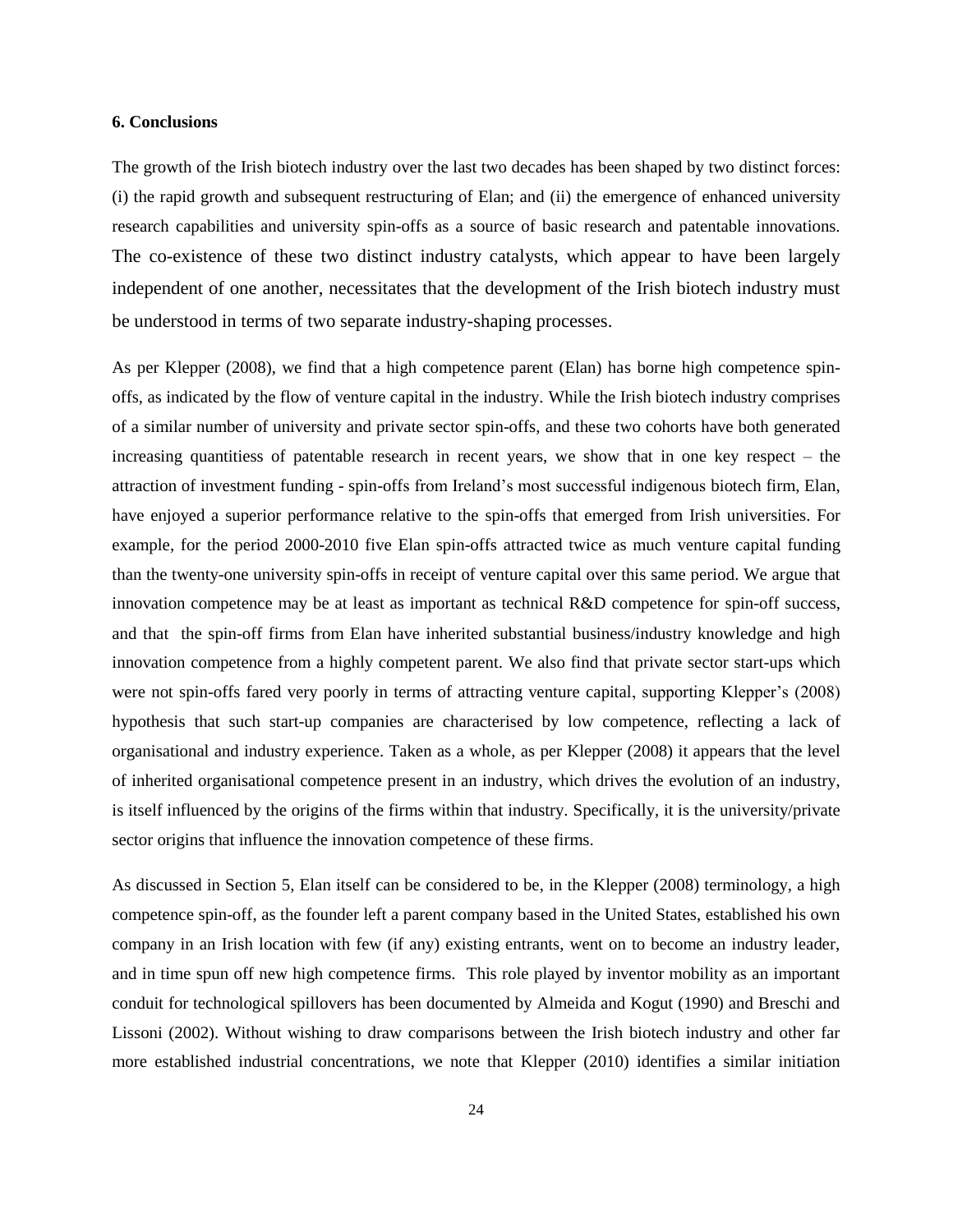process in both Detroit"s automobile industry and Silicon Valley"s integrated circuits industry. Indeed both Klepper (2008) and Buenstorf and Klepper (2010) point to the US automobile and tyre industries, respectively, as illustrations of how one firm can have a profound influence on the evolution of the geographic structure of an entire industry, in that it can catalyze the industrial concentration of that industry around a particular location.

A number of policy implications arise from our study of the Irish biotech industry, both of relevance in the Irish case and of broader application. The evolution of the Irish biotech industry serves as a reminder of the important role of divestments for new firm formation. The sudden divestment of biotechnology assets and product rights by an industry leader (Elan) can act as the catalyst for the creation of a wave of high competence spin-offs, which have given new impetus to the Irish biotech industry. Similar processes have been identified in relation to the Information Technology industry (for example, see Barry and van Egeraat, 2008).

The formative role of private sector spin-offs in industry evolution suggests that policymakers should at least pay as much attention to stimulating private sector spin-offs as to university spin-offs, and should be mindful of the proportion of industrial promotion agencies" resources that are directed to each of these cohorts. At the same time, we are not saying that investment in the science base and the promotion of university spin-offs is necessarily counterproductive. Our findings have identified a number of success stories in this field also. Rather, we are arguing for a greater focus on the commercial aspects of innovation in the science and industrial development promotion efforts of the state and its development agencies. For example, there may be scope to integrate more strongly an entrepreneurship and innovation stream into the science programs offered by the science courses of Irish universities. At a minimum, it seems prudent to include people with strong business and industry knowledge and innovation competence in the management team of university spin-offs at the earliest possible stage. This may need to be at a more hands-on level within the university spin-off than the current practice of including a person with business expertise of the board of directors.

The broader implication of our paper for policy is that government and government agencies should leverage the role of private sector spin-off processes and, within that, the role of high competence parents. However, this raises an age-old question for policymakers: is it possible to create high competence parents which will seed the development of new industries or should the focus be on creating the conditions in which high competence parent may emerge of their own accord?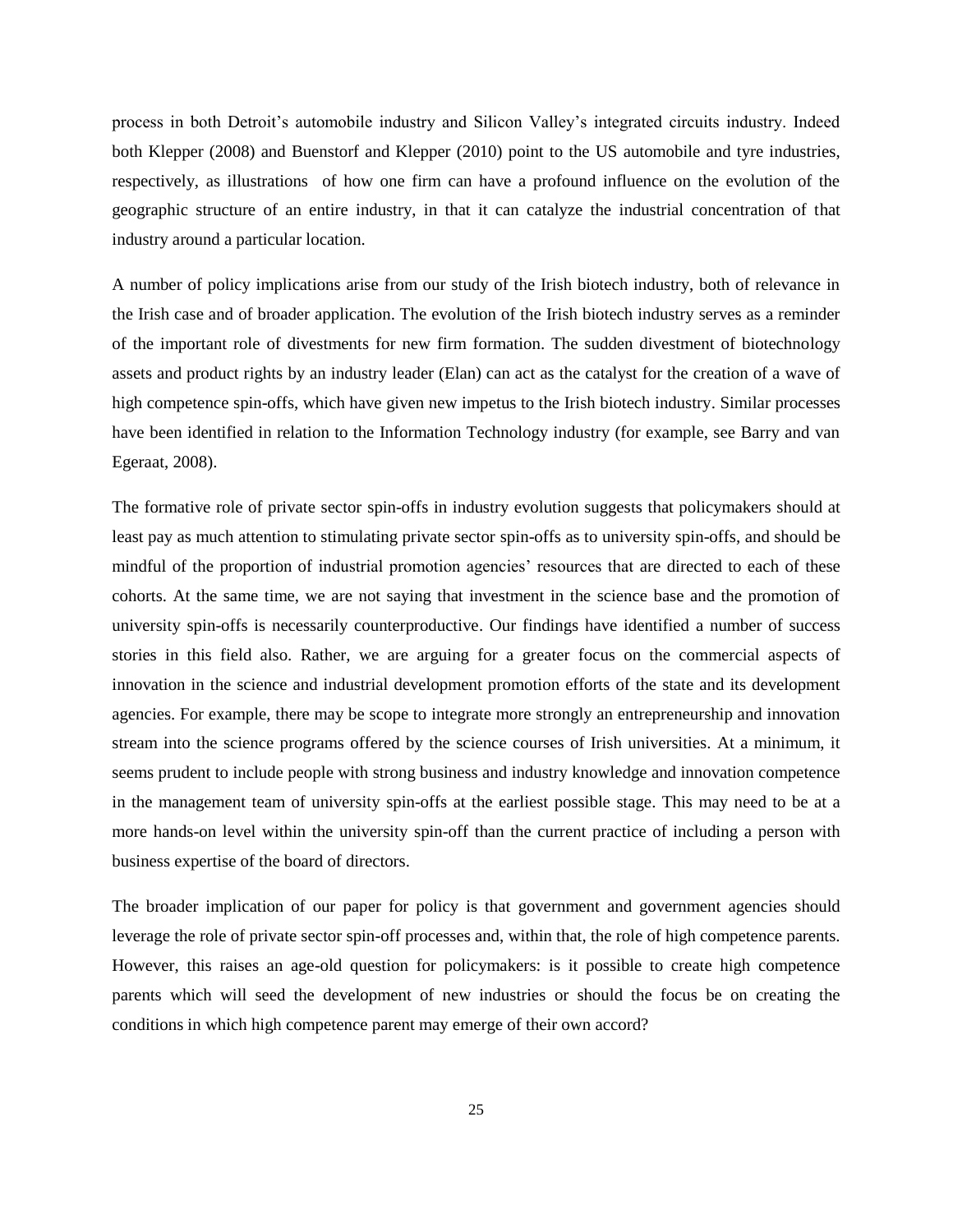### **References**

Ahlstrom, D. (2010) Remedi to close gap between stem-cell research and human trial, *The Irish Times,* 11 November 2010.

Almeida P. and Kogut, B. (1990) Localization of knowledge and the mobility of engineers in regional networks, *Management Science* 45, 905-917.

Asheim, B, Boschma, R. and Cooke, P. (2011) Constructing regional advantage: platform policies based on related variety and differentiated knowledge bases, *Regional Studies*, 45(7), pp 893-904.

Asheim B., Cooke, P., and Martin, R. (2006) The rise of the cluster concept in regional analysis and policy: a critical assessment, in Asheim, B., Cooke, P., and Martin, R. (eds.), *Clusters and Regional Development: Critical reflections and explorations*. Routledge, London, 1-19.

Barry, F. and Van Egeraat, C. (2008) The decline of the computer hardware sector: how Ireland adjusted, *ESRI Quarterly Economic Commentary*, Spring 2008, pp. 38-57

Boschma, R.A. and Frenken, K. (2011) The emerging empirics of evolutionary economic geography, *Journal of Economic Geography* 11, 295-307.

Boschma, R.A., and Wenting, R. (2007) The spatial evolution of the British automobile industry: does location matter? *Industrial and Corporate Change* 16 (1).

Buenstorf, G. and Klepper, S. (2009) Heritage and agglomeration: the Akron tyre revisited, *Economic Journal* 119, 705-733.

Breschi S. and Lissoni, F. (2002) Mobility and social networks: localized knowledge spillovers revisited. *CESPRI Working Paper* No. 142.

Brink, J. McKelvey, M. and Dahlander, L. (2004) The dynamics of regional specialization in modern biotechnology, in J Laage-Hellman., M. McKelvey and A. Rickne (Eds.), *The Economic Dynamics of Modern Biotechnology*, Edward Elgar Publishing. Cheltenham

Cooke, P. (2001) Regional innovation systems, clusters, and the knowledge economy, *Industrial and Corporate Change*, 10, 4, 945-974.

Daly G. (2008) "Azur Pharma loss of \$7.2m despite huge revenue surge", *The Post*, 23 November 2008.

Edquist, C. (2005) Systems of innovation – perspectives and challenges. In Fagerberg, J., Mowery, D.C. and Nelson, R.R. (Eds.), *The Oxford handbook of innovation*. Oxford University Press. Oxford.

EVCA (2010) *EVCA Yearbook 2010*, European Private Equity and Venture Capital Association.

Geoghegan W. and Pontikakis, D. (2008) From ivory tower to factory floor? How universities are changing to meet the needs of industry. *Science and Public Policy*, 35(7) 462-474.

Klepper S. (2007) Disagreements, spinoffsspin-offs, and the evolution of Detroit as the capital of the US automobile industry, *Management Science* 53, 616-631.

Klepper S. (2008) *The Geography of Organizational Knowledge*, mimeo, Carnegie Mellon University.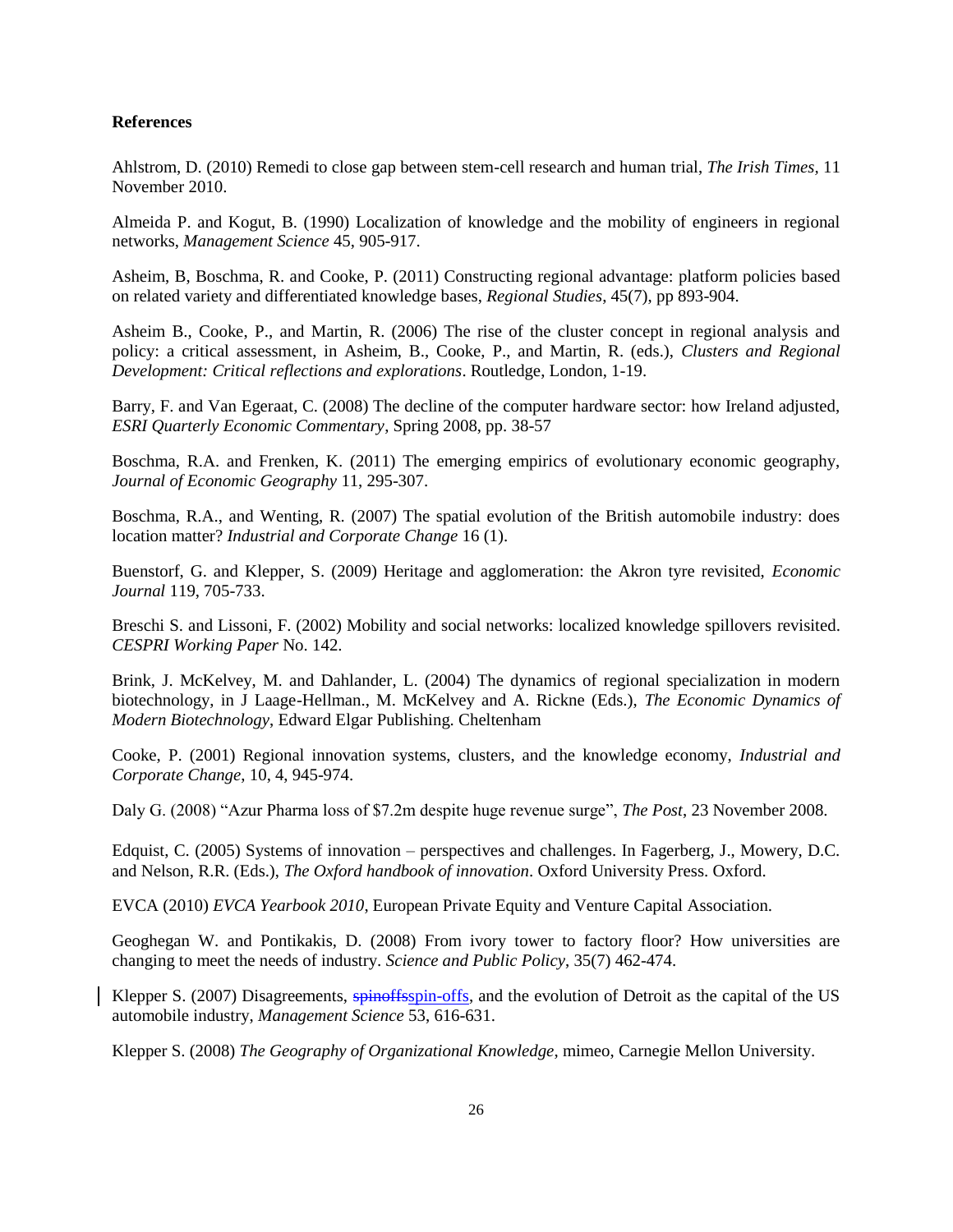Klepper S. (2010) The origin and growth of industry clusters: the making of Silicon Valley and Detroit". *Journal of Urban Economics*, 67 15-32.

Laage-Hellman, J., McKelvey, M,. and Rickne, A. (2004) Introduction, in J Laage-Hellman., M. McKelvey and A. Rickne (Eds.), *The economic dynamics of modern biotechnology*, Edward Elgar Publishing. Cheltenham

Lundvall, B. (1992) *National Innovation Systems: Towards a Theory of Innovation and Interactive Learning*, London: Pinter.

Malerba, F. (2003) Sectoral systems: how and why innovation differs across sectors, in *Handbook of Innovation*, J. Fagerber, D. Mowery and R. Nelson (ed). Cambridge University Press, Cambridge.

Millar, H. (2007) Biotech"s defining moments. *Trends in Biotechnology*, 25 (2), pp. 56-59.

Myint, Y.M., Vyakarnam, S. and New, M. (2005) The effect of social capital in new venture creation: the Cambridge high-technology cluster. *Journal of Strategic Change*, 14: 165-177

Nelson R. and Winter, S. (1982) *An Evolutionary Theory of Economic Change*. The Belknap Press, Cambridge, MA and London.

Nosella, A., Petroni, G. and Verbano, C. (2005) Characteristics of the Italian biotechnology industry and new business models: the initial results of an empirical study, *Technovation* 25, 841–855

OECD (2006) *OECD Biotechnology Statistics*, 2006

Orsenigo, L. (2001) The (failed) development of biotechnology cluster: the case of Lombardy. *Small Business Economics* 17, 77–92.

PWC (2010) *Biotechnology Reinvented,* PriceWaterhouseCooper

Quéré, M. (2004) The post-genome era: rupture in the organization of the life sciences industry? in J Laage-Hellman., M. McKelvey and A. Rickne (Eds.), *The Economic Dynamics of Modern Biotechnology*, Edward Elgar Publishing. Cheltenham

Saxenian, A. (1994) *Regional Advantage:Culture and Competition in Silicon Valley and Route 128*, Cambridge, MA: Harvard University Press.

Senker, J. (2004) An overview of biotechnology innovation in Europe: firms, demand, government policy and research, in J Laage-Hellman., M. McKelvey and A. Rickne (Eds.), *The Economic Dynamics of Modern Biotechnology*, Edward Elgar Publishing. Cheltenham

Sheridan, C. (2008) "The Elan alumni", *The Scientist* 07 January 2008. <http://www.f1000scientist.com/2008/07/01/s38/1/>

Teece D., Pisano, G., and Shuen, A. (1997) Dynamic capabilities and strategic management, *Strategic Management Journal*, 18: 509-533.

Ter Wal, A. and Boschma, R. (2007) Applying social network analysis in economic geography: theoretical and methodological issues. *Annals of Regional Science*, online publication: [http://www.springerlink.com/content/b07154h73003756p/?p=edfd4c687e70437b80a7e310f5bd02f1&pi=](http://www.springerlink.com/content/b07154h73003756p/?p=edfd4c687e70437b80a7e310f5bd02f1&pi=5) [5.](http://www.springerlink.com/content/b07154h73003756p/?p=edfd4c687e70437b80a7e310f5bd02f1&pi=5)